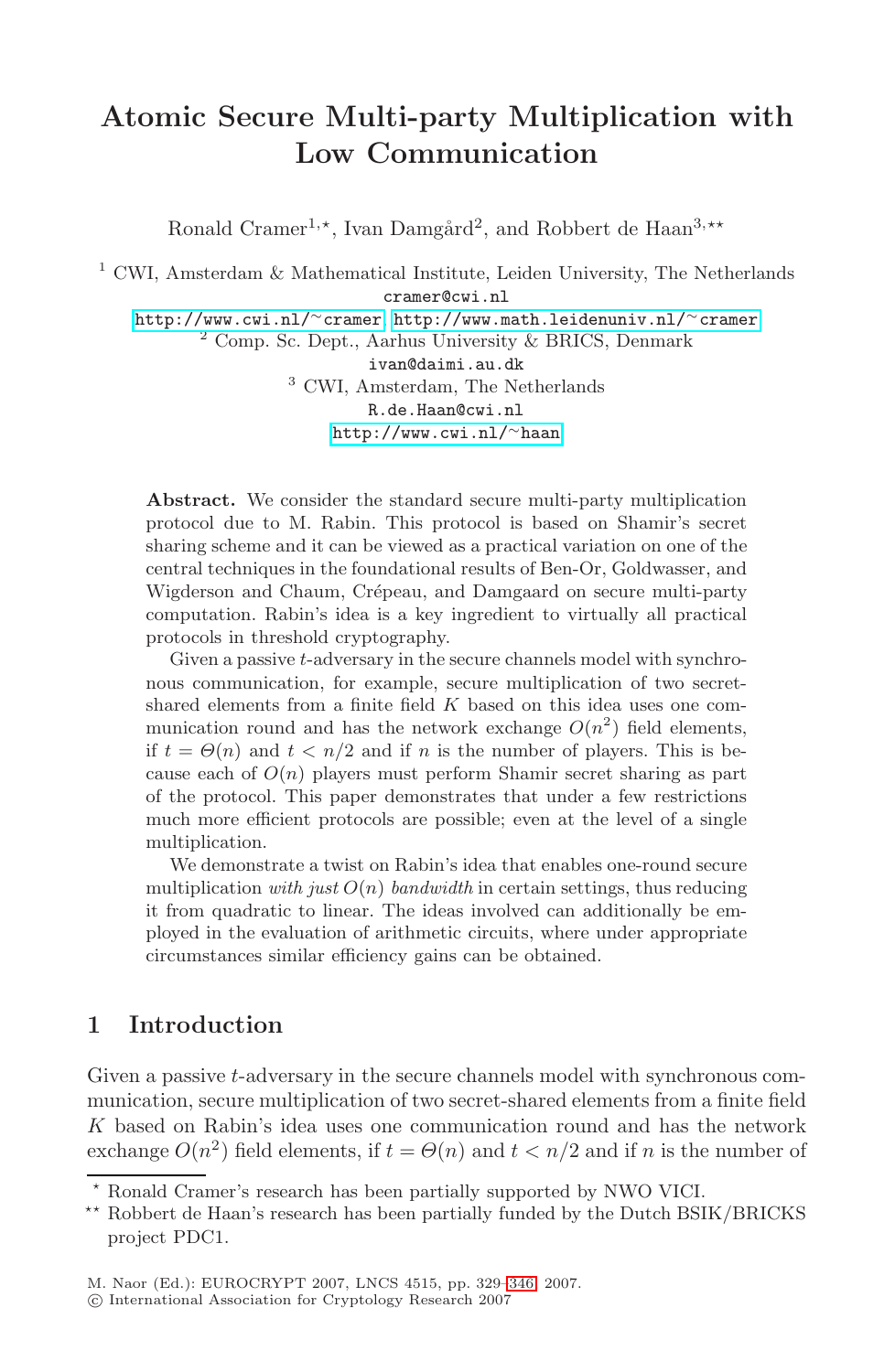players. This is because each of  $O(n)$  players must perform Shamir secret sharing as part of the protocol.

We demonstrate a twist on Rabin's idea that enables one-round secure multiplication with just  $O(n)$  bandwidth, thus reducing it from quadratic to linear. However, to obtain this efficiency we need to decrease the maximal corruption tolerance, but still  $t = \Theta(n)$ , i.e., a number of corruptions is tolerated that is still a constant fraction of  $n$ . Furthermore, we require the finite field  $L$  to have a certain property; it should contain a subfield  $K$  over which it has an extension degree linear in n.

For this result we emphasize that, unlike in previous approaches (such as [10]), the mentioned costs analysis is not amortized, as we consider "single-shot" (or "atomic") secure multiplication only. The techniques involved can provide considerable efficiency gain in certain secure linear algebra computations, such as securely computing the determinant of a matrix and securely solving a linear system of equations, where the chosen field is typically large in order to ensure a small error probability [5], [6].

A main handle that enables the result mentioned above is a theorem that demonstrates that when certain values can be extracted from the shares in a ramp scheme by means of a linear function, several linear functions on these values can be securely computed at the cost of only a single multiplication and using only a single round of communication. We demonstrate how this theorem, together with a technique due to Franklin and Yung [7], can be used to speed up computation over arithmetic circuits.

After discussing the theorem and the main idea behind our variation, we detail some further handles for trade-offs between communication efficiency and corruption tolerance. We also demonstrate similar reductions in communication complexity for secure computation in the presence of an active adversary.

# **2 Rabin's Secure Multiplication Protocol**

We consider Rabin 's idea (as explained in [9]) for secure multiplication. This protocol is a key ingredient to virtually all practical protocols in threshold cryptography.

For the moment we focus on the secure channels model with synchronous communication, in the presence of a passive  $t$ -adversary where  $t$  is maximal such that  $t < n/2$  and where n is the number of players in the network. Assuming that the network has  $(t, n)$ -Shamir-sharings of two secret values a and b, the protocol allows the network to securely generate a  $(t, n)$ -Shamir-sharing of the product  $a \cdot b$ . The technical idea behind this protocol is a simple and elegant reduction from secure multiplication to secure linear computation.

Concretely, let K be a finite field with  $|K| > n$ . Let  $x_1, \ldots, x_n$  be distinct non-zero elements from K. Each player  $P_i$  has a share  $a_i$  in the secret a and a share  $b_i$  in the secret b. Let f denote the polynomial of degree at most t such that  $f(0) = a$  and such that  $f(x_i) = a_i$  for all i. Similarly, g is the polynomial defining the secret sharing of b.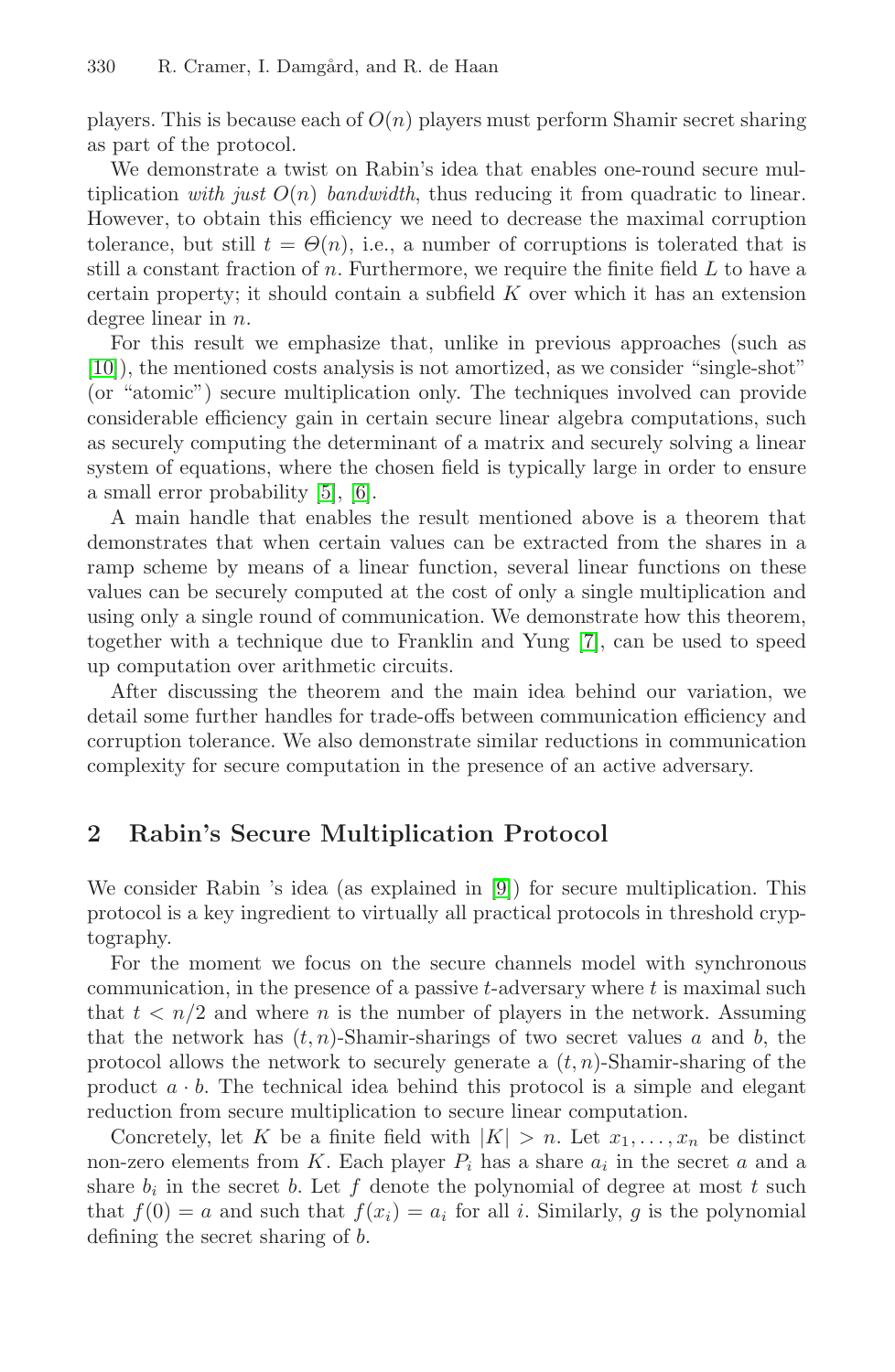Now note that the values  $(a_1 \cdot b_1, \ldots, a_n \cdot b_n)$  are consistent with the polynomial  $f \cdot g$ , i.e.,  $(fg)(x_i) = a_i b_i$  for all i. Since fg has degree at most 2t and since  $2t < n$ , these values uniquely determine  $f \cdot g$ , by Lagrange interpolation. Concretely, there exists a (public) linear map  $\phi: K^n \longrightarrow K$  such that  $\phi(a_1b_1,\ldots,a_nb_n) = ab$ always.

This reduces secure multiplication to secure linear computation: it is sufficient to compute  $\phi$  securely on the secret inputs  $a_i b_i$ , where  $a_i b_i$  is the input of player  $P_i$ . These inputs can of course be computed locally. So, first the players perform input sharing, i.e., each player  $P_i$  (t, n)-Shamir-shares  $a_i b_i$  among the network, using a polynomial  $h_i$ . Then each player  $P_i$  simply computes locally  $\phi(h_1(x_i),\ldots,h_n(x_i))$  as his share in ab. The overall result is clearly a  $(t, n)$ -Shamir-sharing of ab, defined by the polynomial  $h = \phi(h_1, \ldots, h_n)$ . This protocol takes a singe round of communication, and it involves the exchange of  $O(n^2)$  elements from K.

## **3 Prior Work: Parallel Secure Computation**

Franklin and Yung [7] have shown that interesting advantages can be offered in secure computation by relaxing the corruption tolerance level by just a constant fraction of the number of players. They showed an amortized cost reduction in communication complexity. More precisely, they assume that the number of corrupted parties t satisfies  $t < cn$  where c is a constant less than the standard maximum that can be tolerated in the given scenario (typically  $1/2$  or  $1/3$ ). The same secure evaluation can now be performed on several different inputs in parallel, while the total communication amounts to that of a single secure evaluation.

Although our goals and techniques substantially differ from [7], we do use some of the ideas. We recall their techniques below. Consider for simplicity the secure channels model with a passive adversary, just as in the description of Rabin's idea, though with the following differences.

Let  $\hat{t}$  be a positive integer with  $\hat{t} < n/2$ , and let k be an integer with  $1 \leq k \leq \hat{t}$ . Define  $t = \hat{t} - k$ . The finite field K is chosen such that  $|K| > n + k$ .

First consider the following variation on Shamir's secret sharing scheme. Let the sets  $\{x_1,\ldots,x_n\}$  and  $\{e_0,\ldots,e_k\}$  be two disjoint sets of distinct elements from K.

- $-$  Let  $a = (u_0, \ldots, u_k)$  be a vector of secret elements from K.
- **−** Choose a random polynomial  $f(X) \in K[X]$  of degree at most  $\hat{t}$  such that

$$
f(e_0)=u_0,\ldots,f(e_k)=u_k.
$$

**–** Define the shares as

$$
a_1 = f(x_1), \ldots, a_n = f(x_n).
$$

Clearly,  $\hat{t} + 1$  shares or more jointly determine f and hence the secret vector a. As to privacy, it is a straightforward consequence of Lagrange-interpolation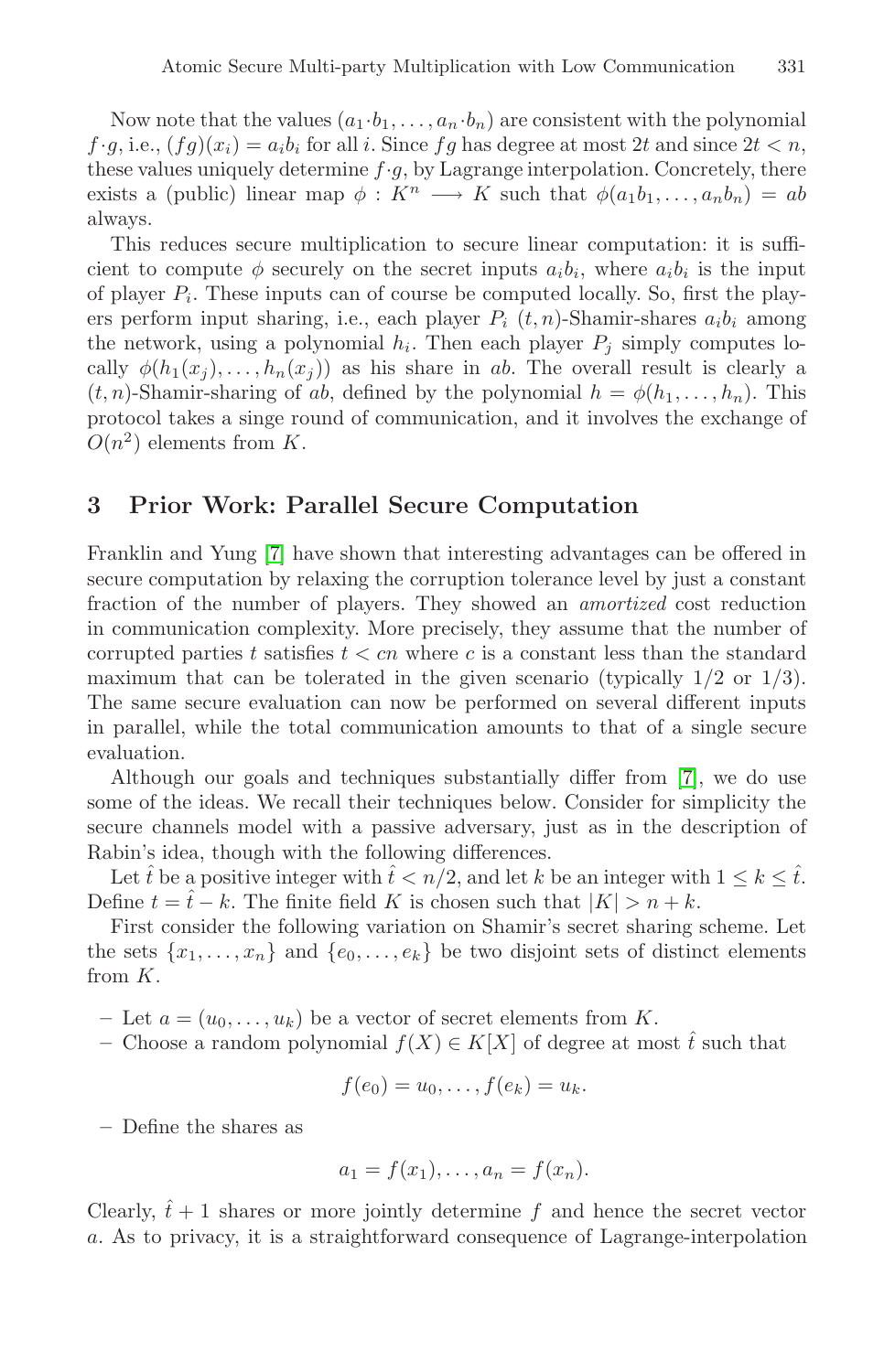that t or fewer shares jointly give no information on the secret vector. So it is a  $(t, \hat{t} + 1)$ -ramp scheme, with secrets of length  $\hat{t} - t + 1$ .

Now,  $k + 1$  secure multiplications of  $(u_0v_0, \ldots, u_kv_k)$  can be performed in a very compact manner. Suppose that vectors  $a = (u_0, \ldots, u_k)$  and  $b = (v_0, \ldots v_k)$ have been secret-shared. Say that the shares in a are  $(a_1, \ldots, a_n)$  (with defining polynomial f) and the shares in b are  $(b_1,\ldots,b_n)$  (with defining polynomial g). The network may now obtain a secret-sharing according to the scheme above (and with the same parameters) of the vector  $a * b := (u_0v_0, \ldots, u_kv_k)$  as follows.

First we note that for  $j = 0, 1, ..., k$ , it holds that  $(fg)(e_i) = u_i v_i$ . For a reason similar to the one used in the description of Rabin's idea, there exists linear maps  $\phi_i: K^n \longrightarrow K$  such that  $u_i v_j = \phi_i(a_1b_1,\ldots,a_nb_n)$   $(j = 0 \ldots k)$ .

Each player  $P_i$  now simply secret-shares (according to the scheme above, with the same parameters) the vector  $(\phi_0(\epsilon_i)a_ib_i,\ldots,\phi_k(\epsilon_i)a_ib_i)$ , where  $\epsilon_i \in K^n$  is the *i*-th unit vector. Define the polynomial  $h(X) = \sum_{i=1}^{n} h_i(X)$ , where  $h_i$  is the polynomial used by  $P_i$  in the sharing step above  $(i = 1 \dots n)$ . This polynomial is consistent with the parameters of the scheme, the secret encoded by it is the vector  $a * b$  and each player  $P_i$  can locally compute his share as  $\sum_{j=1}^{n} h_j(x_i)$ . We will demonstrate later that there is a more general way to look at this last resharing step (see Theorem 1).

## **4 Ramp Schemes and Share Conversion**

We now present a formal definition of (linear) ramp schemes, which can be seen as a generalization of threshold secret sharing schemes.

**Definition 1.** Let  $M_i$  be a  $d_i \times e$  matrix for  $i = 1, 2, ..., n$ . For every set  $A \subset$  $\{1, 2, \ldots, n\}$ , let  $M_A$  be the matrix defined by stacking the matrices  $(M_i)_{i \in A}$  on top of each other. The scheme defined as such is called a (linear)  $(t, \hat{t} + 1)$ -ramp scheme of embedding degree  $k + 1$  if the following two properties hold:

- $-$  For any  $A \subset \{1, 2, ..., n\}$  with  $|A| \geq \hat{t} + 1$ , there are vectors  $r_0, r_1, ..., r_k$ such that  $r_i M_A = u_i$ , where  $u_i$  is the i<sup>th</sup> unit vector.
- **−** For any  $A \subset \{1, 2, ..., n\}$  with  $|A| \le t$  and any vector  $v = (v_0, v_1, ..., v_k)$ there is a vector  $\kappa \in \text{Ker} M_A$  where the first  $k+1$  coordinates of  $\kappa$  correspond with the coordinates of v.

Ramp schemes are used for secret sharing as follows. Let  $s = (s_0, s_1, \ldots, s_k) \in$  $K^{k+1}$  be a secret vector and choose  $b = (b_0, b_1, \ldots, b_{e-1}) \in K^e$  at random under the restriction that  $b_i = s_i$  for  $i = 0, 1, \ldots, k$ . Now define  $s_i := M_i b \in K^{d_i}$  as the share for the  $i<sup>th</sup>$  player. Note that the embedding degree of the ramp scheme defines the dimension of the secret space over K.

The first condition for ramp schemes is now equivalent to the statement for the corresponding secret sharing scheme that  $\hat{t}+1$  or more players can compute every coordinate of the secret vector via a linear combination of their shares. Furthermore, the second condition is equivalent to the statement that for any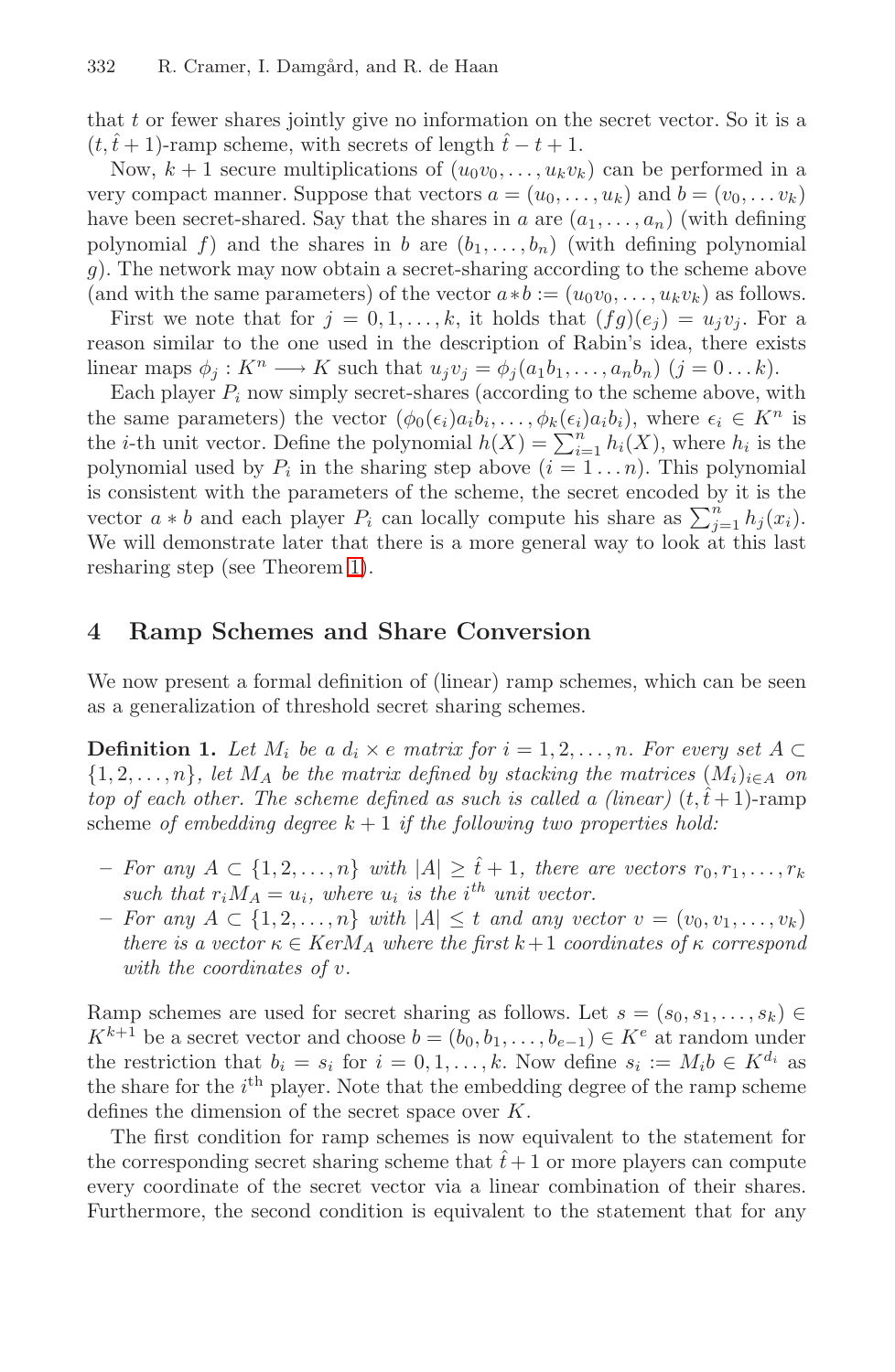subset consisting of at most  $t$  players every possible secret vector is equally consistent with their shares. Another key point to note is that ramp schemes allow for a "gray zone" between the unqualified and the qualified number of players, which allows the size of the shares to be smaller than the size of the secret.

There is a way to rewrite the scheme due to Franklin and Yung to the notation used above by applying appropriate operations on the columns of a Vandermonde matrix. However, since the representation using polynomials is rather convenient for both their scheme and our scheme from Section 5, we will stick to a polynomial notation for these schemes in the sequel. Naturally, there is also a straightforward way of rewriting our scheme to the formal notation above, which boils down to the elimination of a number of columns from a Vandermonde matrix.

One of the key ingredients of our results is the following theorem, which allows us to convert shares between different types of linear ramp schemes, while at the same time computing a number of linear functions on secret values in the ramp scheme in parallel.

**Theorem 1.** Assume that the players hold shares  $c_1, \ldots, c_n$  in a linear ramp scheme of the secret vector  $(s_1, ..., s_m)$  – which means there exist linear maps  $\phi_j: K^n \longrightarrow K$  such that  $s_j = \phi_j(c_1,\ldots,c_n)$   $(j = 0 \ldots m)$  and that the set of all players is qualified in this scheme. Furthermore, let arbitrary linear functions  $F_1, ..., F_\ell, F_i : K^m \to K$ , be given. Then in a single round of communication, the shares in this scheme can be transformed into shares in any other linear ramp scheme with secret space of dimension at least  $\ell$  with secret vector

$$
(F_0(s_0,\ldots,s_m),\ldots,F_\ell(s_0,\ldots,s_m)),
$$

Furthermore, privacy is maintained for any subset of players for which privacy holds in both of the ramp schemes involved.

*Proof.* Assume that the functions  $F_j$  are  $F_j(x_0,...,x_m) := \sum_{w=0}^m \mu_w^{(j)} x_w$  for some  $\mu_w^{(j)} \in K$  and define  $\beta_i^{(j)} := \sum_{w=0}^m \mu_w^{(j)} \phi_w(\epsilon_i) c_i$ . Note that

$$
s_j = \phi_j(c_1, \dots, c_n) = \sum_{i=1}^n \phi_j(\epsilon_i)c_i,
$$

so that

$$
F_j(s_0, ..., s_m) = \sum_{w=0}^m \mu_w^{(j)} s_w = \sum_{w=0}^m \mu_w^{(j)} \left( \sum_{i=1}^n \phi_w(\epsilon_i) c_i \right)
$$
  
= 
$$
\sum_{i=1}^n \left( \sum_{w=0}^m \mu_w^{(j)} \phi_w(\epsilon_i) c_i \right) = \sum_{i=1}^n \beta_i^{(j)},
$$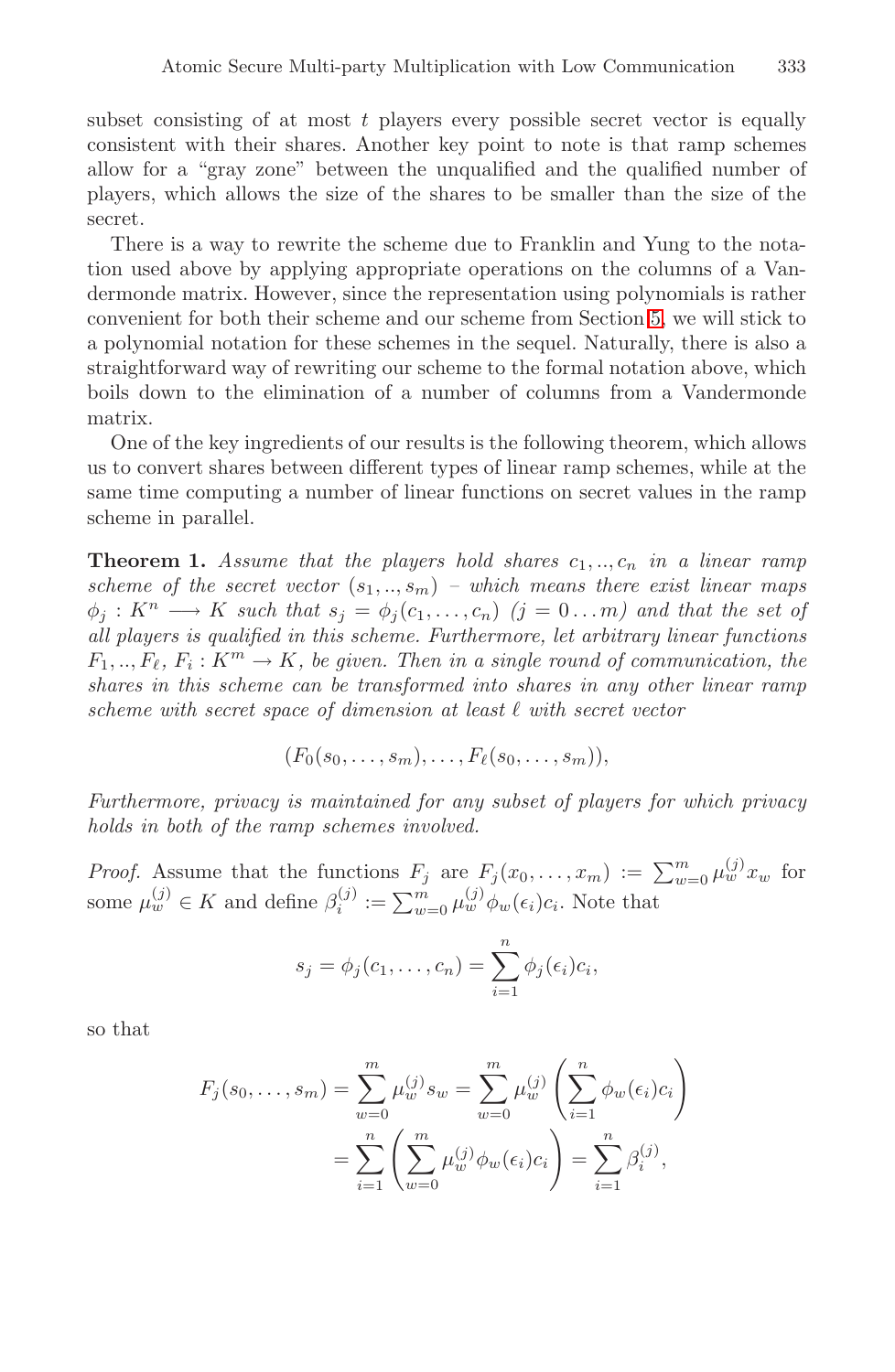and that player *i* can ramp share the vector  $(\beta_i^{(0)}, \dots, \beta_i^{(\ell)})$  in the target scheme, as the coefficients  $\beta_i^{(j)}$  only depend on its share  $c_i$  and public information. After all players have reshared their shares in this way and the players locally sum up their new shares, they obtain shares in the target scheme with secret vector  $(F_0(s_0,\ldots,s_m),\ldots,F_\ell(s_0,\ldots,s_m))$ . The privacy claim is straightforward to verify and the result follows.

In particular, Theorem 1 demonstrates that we can in a single round of communication securely compute any list of linear functions (up to a certain size) on the ramp shared secret values. Combined with the techniques of Franklin and Yung, this is used in Section 8 to enable more efficient evaluation of certain arithmetic circuits. Theorem 1 is later also used in combination with the ramp scheme from Section 5, where the resulting scheme allows to compute products of values in an extension field of K using only shares and communication consisting of elements in K.

# **5 Atomic Secure Multiplication: The Main Idea**

In [7], the amortized communication complexity of a secure computation is reduced by performing a linear number of multiplications in parallel. The more general techniques described in this section alternatively allow to reduce the atomic communication complexity, i.e., the minimum communication complexity required to perform a single secure multiplication. In particular, we demonstrate how a decreased maximum corruption tolerance, while still a constant fraction of  $n$ , allows one to gain a linear factor in communication complexity for a single multiplication. However, for this we require that the finite field that is used in the computation has some additional structure. These techniques can provide considerable efficiency gain, for instance when used as a building block in secure linear algebra computations over large finite extension fields [5,6].

The technical idea behind our result can be summarized as follows. We use a dedicated ramp scheme, different from the one in [7]. It is defined using an extension field  $L$  over  $K$ , but each share is just a single element from  $K$ . The secret is an element in  $L$ , which is represented as a vector of elements from  $K$  by fixing a basis of L over K and interpreting L as a vector space over K. This way, the information rate of the scheme improves as the degree of  $L$  over  $K$  increases, but we pay for this by having to decrease the corruption tolerance appropriately.

This approach is additive in the sense that sums of sharings of two elements from L give a sharing of their sum. The relative difficulty lies in the product. We show a variation on Rabin's idea that allows the network to securely compute, in a single round, the vector-representation over  $K$  of the product of two elements from L, using just  $O(n)$  bandwidth. <sup>1</sup> Our idea depends crucially on the properties of our dedicated ramp scheme.

Our results here should be contrasted with those of  $[4]$ , which deals with low communication secure computation over very small fields, and uses an entirely different technique.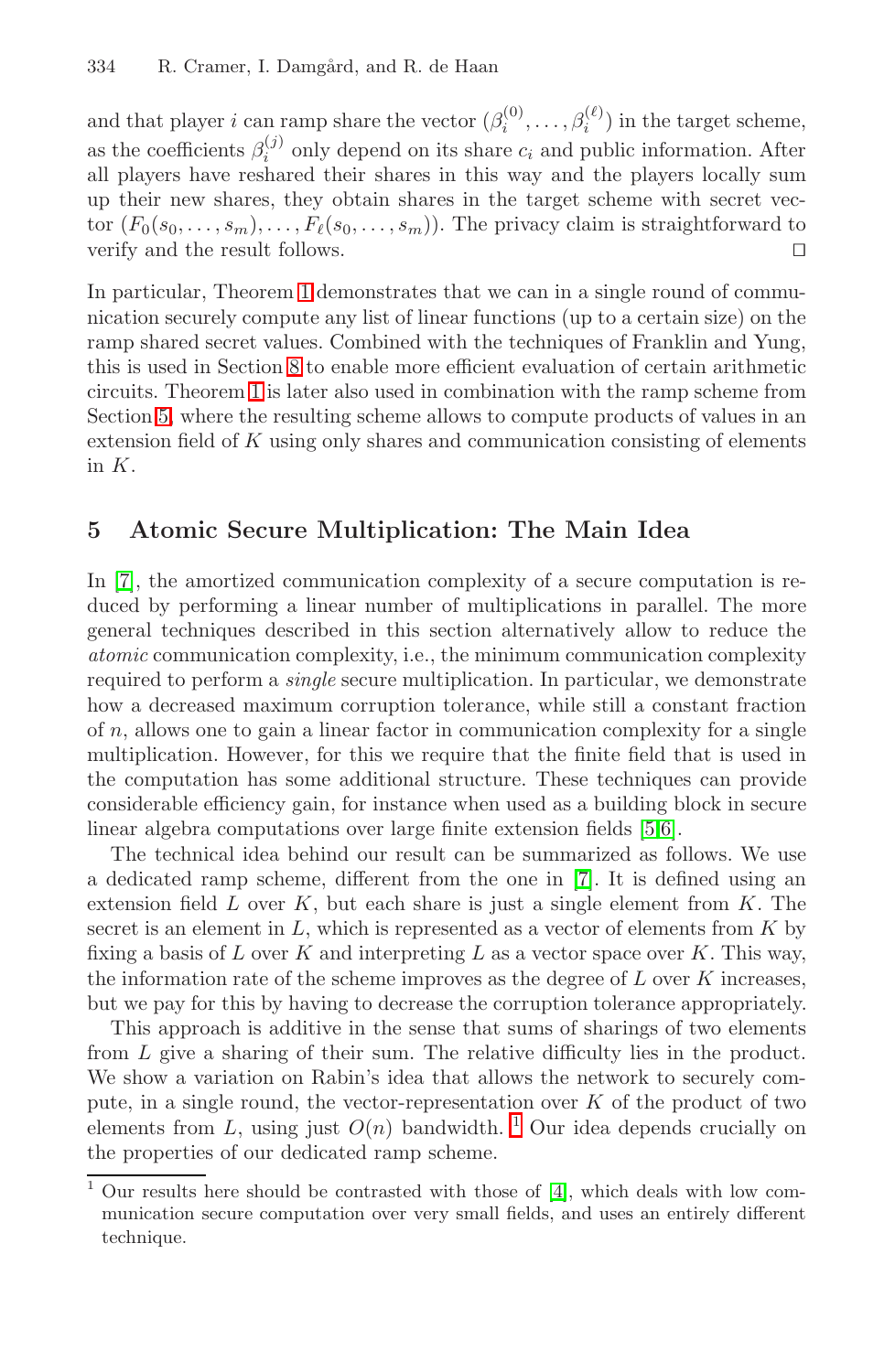**Definition 2.** For each integer d with  $0 \le d \le 2k$  the polynomial  $H_d$  is defined as

$$
H_d(X_0,\ldots,X_k,Y_0,\ldots,Y_k)=\sum_{0\leq q,r\leq k}X_q\cdot Y_r.
$$

**Definition 3.** Let k be a non-negative integer and let  $\hat{t}$  be an integer with  $2k < \hat{t}$ . The linear subspace  $V_{k,\hat{t}}(K)$  of the vector space of polynomials of degree at most  $\hat{t}$  consists of all polynomials  $f(X) \in K[X]$  of the form

$$
f(X) = a(X) + R(X) \cdot X^{2k+1},
$$

where  $a(X) \in K[X]$  is a polynomial of (formal) degree k and where  $R(X) \in$  $K[X]$  is a polynomial of (formal) degree  $\hat{t} - 2k - 1$ .

Note the presence of a "gap" in the polynomials. It ensures that after local multiplication of shares none of the higher-term random coefficients in the corresponding product polynomial interferes with the coefficients that results from the lower-term coefficients (which contain the secret vectors). Furthermore, the degree of the polynomials is chosen large enough to ensure that the higher-term coefficients provide sufficient privacy.

Now assume that  $2k < \hat{t}$ . Thus,  $a(X)$  has degree at most k as a polynomial, but its coefficient vector will be taken of length  $k + 1$  in all the cases. We will sometimes "identify  $a(X)$  with its coefficient vector a." Similar for  $R(X)$ . We have the following trivially verified property.

**Lemma 1.** If  $f(X) = a(X) + R(X) \cdot X^{2k+1}$  and  $g(X) = b(X) + R'(X) \cdot X^{2k+1}$  $V_{k,\hat{t}}(K)$ , then

$$
f(X) \cdot g(X) = H_0(a, b) + H_1(a, b) \cdot X + \ldots + H_{2k}(a, b) \cdot X^{2k} + S(X) \cdot X^{2k+1},
$$

where a, b are taken as the coefficient vectors (of length  $k+1$ ) of the corresponding polynomials and where  $S(X)$  is a polynomial of degree at most  $2\hat{t} - 2k - 1$ .

Now let L be an extension field of K of degree  $k + 1$ , and let  $\theta$  be such that

$$
L = K(\theta).
$$

The fact that  $1, \theta, \ldots, \theta^k$  is a basis for the field L as a  $k + 1$ -dimensional Kvector space implies the following lemma. Let  $a = u_0 + u_1 \cdot \theta + \ldots + u_k \cdot \theta^k \in L$ and  $b = v_0 + v_1 \cdot \theta + \ldots + v_k \cdot \theta^k \in L$ , with the  $u_i$  and  $v_j$  elements from K.

**Lemma 2.** With  $K$ ,  $\theta$  and  $L$  fixed as above, the following holds. There exist linear maps  $\chi_i : K^{2k+1} \longrightarrow K$   $(j = 0...k)$  such that for all  $a, b \in L$ 

$$
ab = \sum_{j=0}^k \chi_j(H_0(a,b),\ldots,H_{2k}(a,b)) \cdot \theta^j,
$$

where a and b are given by their respective coordinate vectors  $(u_0, \ldots, u_k)$  and  $(v_0,\ldots,v_k)$ .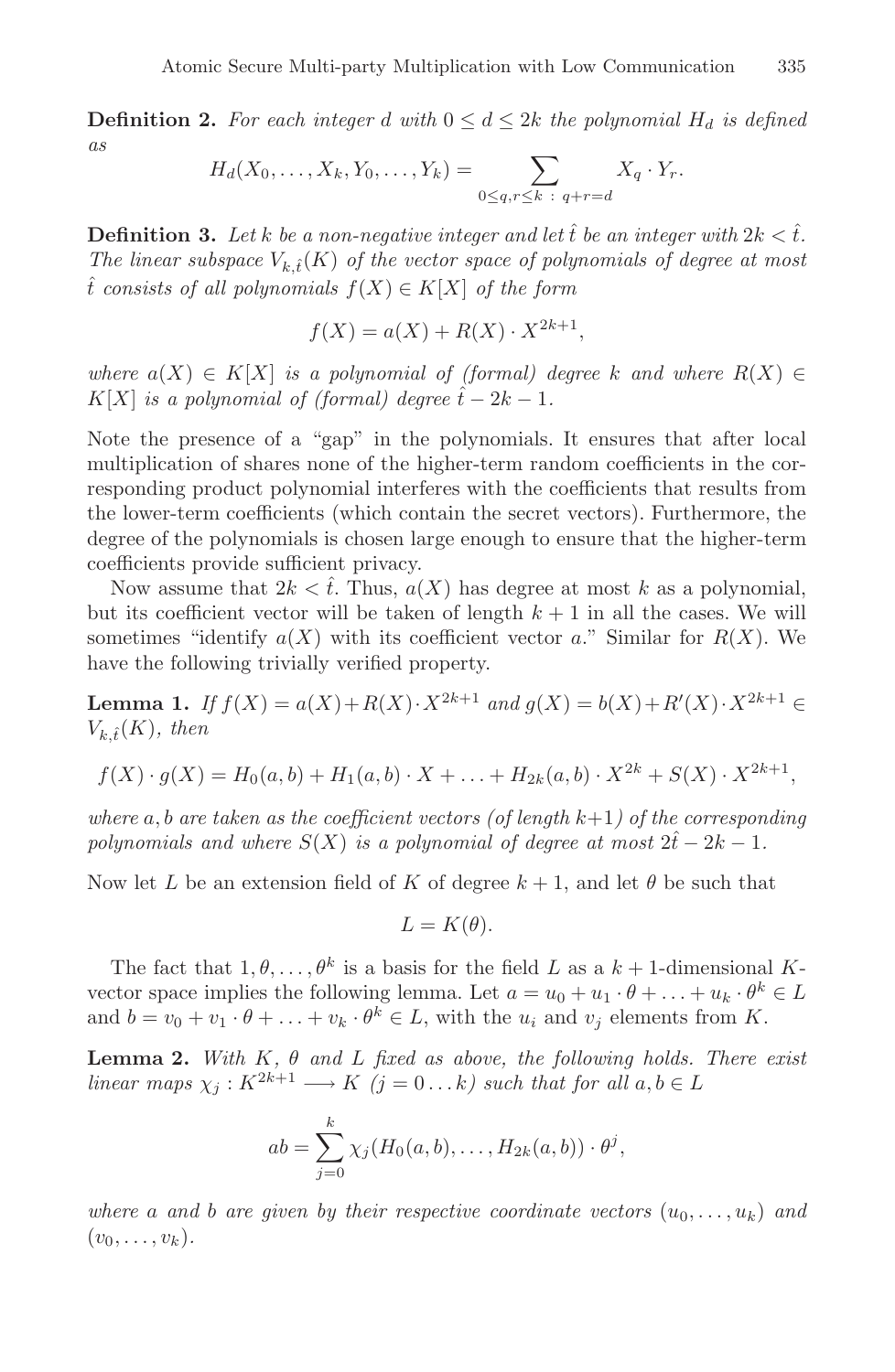This lemma is easily verified by multiplying everything out, rewriting the powers  $\theta^j$  with  $j > k$  with respect to the basis chosen and making the substitutions.

Now consider the following secret sharing scheme. It is assumed that  $\theta$  is fixed (and public), as well as the other parameters introduced above. A secret can be any element  $a \in L$ , represented as  $a k + 1$ -vector of elements from K:  $a = u_0 + u_1 \theta + \ldots + u_k \theta^k$ , with the  $u_i$  in K. Each share will be an element of K however. Define

$$
t = \hat{t} - 2k.
$$

1. Let

$$
a = u_0 + u_1 \cdot \theta + \ldots + u_k \cdot \theta^k \in L
$$

be the secret value.

2. Choose  $f(X) \in V_{k,\hat{t}}(K)$  at random such that

$$
f(X) = a(X) + R(X) \cdot X^{2k+1},
$$

where  $a(X) \in K[X]$  is the polynomial of degree at most k whose coefficient vector is  $(u_0, \ldots, u_k)$  and where  $R(X) \in K[X]$  is a polynomial of degree at most  $\hat{t} - 2k - 1$ .

3. Set

$$
a_1 = f(x_1) \in K, \dots, a_n = f(x_n) \in K
$$

as the shares.

4. For any set  $A \subset \{1, ..., n\}$  with  $|A| \geq \hat{t} + 1$ , the reconstruction of  $a \in L$ from the shares  $\{a_i\}_{i\in A}$  is by standard Lagrange Interpolation.

As for privacy, we note the following. If  $|A| \le t$  (=  $\hat{t} - 2k$ ), then the collection of shares  $\{a_i\}_{i\in A}$  gives no information on the secret a. Indeed, for each such set A and for each  $z \in L$  there exists a  $\kappa(X) \in V_{k,\hat{t}}(K)$  such that

$$
\kappa(X) = z(X) + T(X) \cdot X^{2k+1},
$$

where  $T(X)$  is a polynomial of degree at most  $\hat{t} - 2k - 1$ , and such that

$$
\kappa(x_i) = 0 \text{ for all } i \in A,
$$

and this implies the privacy claim, for instance by a simple argument similar to the one used in the analysis of general linear secret sharing. The existence of  $\kappa(X)$  per se follows from the lemma below, an immediate consequence of Lagrange's Interpolation Theorem.

**Lemma 3.** Let  $x_1, x_2, \ldots, x_e$  be distinct non-zero elements of K. Let d be an integer with  $d \geq e$ . For any  $z_0, \ldots, z_{d-e} \in K$  and for any  $y_1, \ldots, y_e$  there exists a polynomial  $\kappa(X) \in K[X]$  of degree at most d such that

$$
\kappa(X) = z_0 + z_1 \cdot X + \ldots + z_{d-e} \cdot X^{d-e} + higher order terms,
$$

and

$$
\kappa(x_1)=y_1,\ldots,\kappa(x_e)=y_e.
$$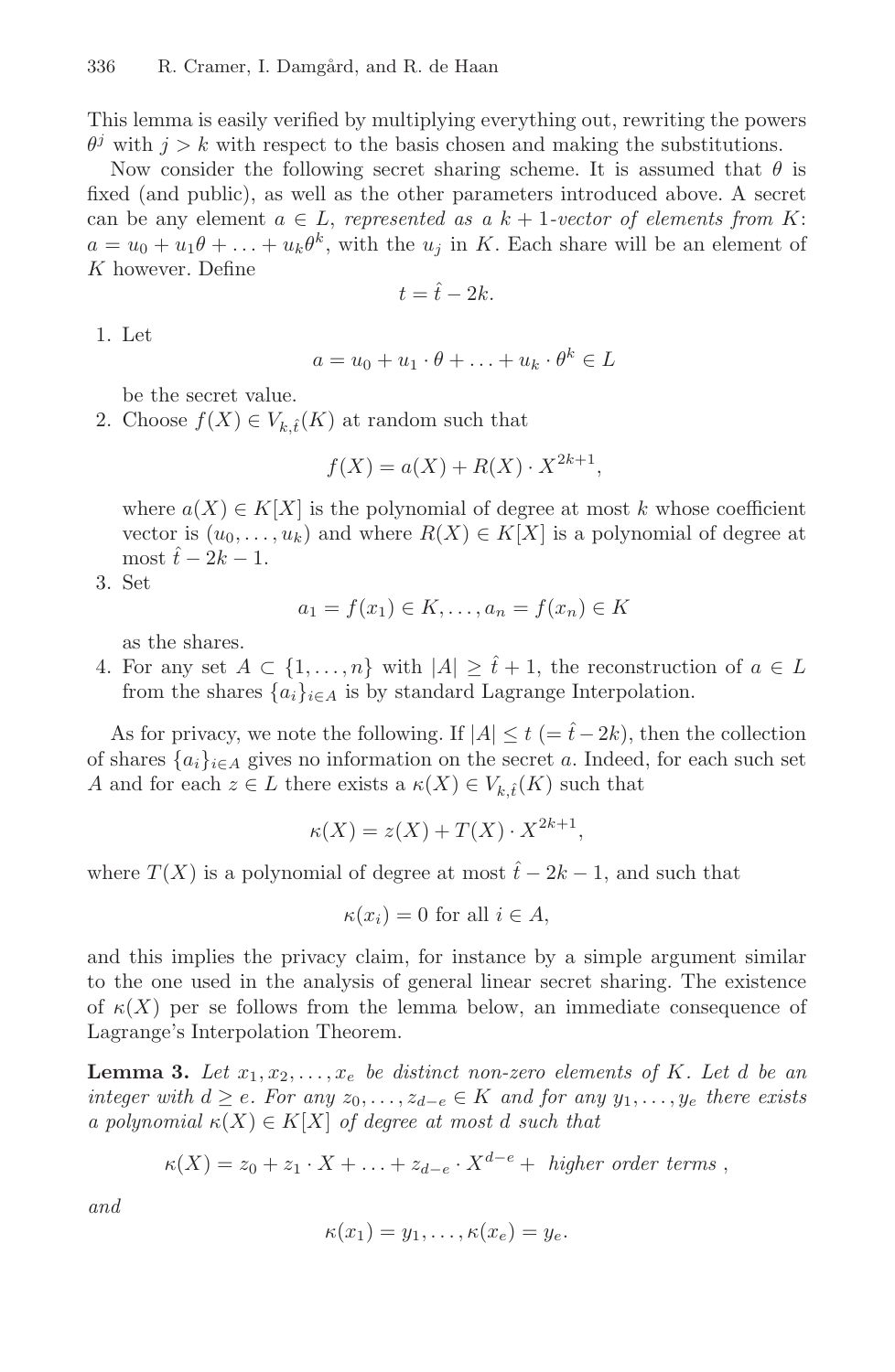*Proof.* Define  $f_1(X) = \sum_{j=0}^{d-e} z_j X^j$  and let  $f_2(X)$  be the polynomial of degree at most  $e-1$  through the e points  $(y_i - f_1(x_i))/x_i^{d-e+1}$ . Then the polynomial  $\kappa(X) = f_1(X) + f_2(X) \cdot X^{d-e+1}$  is the unique polynomial that has the required properties.

Thus, the dedicated scheme above is a  $(t, \hat{t} + 1)$  ramp scheme with shares in K and the secret in L (as a vector of length  $\frac{\hat{t}-t}{2} + 1$  over K).

In order to state the claimed secure multiplication protocol we need the following lemma, which can easily be verified using arguments similar to the ones used in standard proofs of Langrange's Interpolation Theorem, or by using the properties of Vandermonde determinants.

**Lemma 4.** Let  $x_1, \ldots, x_{\ell+1}$  be fixed distinct elements of K. Then there exist linear maps  $\phi_i: K^{\ell+1} \longrightarrow K$   $(j = 0... \ell)$  such that the following holds. Let  $y_1, \ldots, y_{\ell+1}$  be any elements of K. Let  $f \in K[X]$  be the unique polynomial of degree at most  $\ell$  such that  $f(x_1) = y_1, \ldots, f(x_{\ell+1}) = y_{\ell+1}$ . Then

$$
f(X) = \phi_0(y_1, \ldots, y_{\ell+1}) + \phi_1(y_1, \ldots, y_{\ell+1}) \cdot X + \ldots + \phi_{\ell}(y_1, \ldots, y_{\ell+1}) \cdot X^{\ell}.
$$

Still in the secure channels model as before, assume that  $\hat{t} < n/2$ . Suppose that values  $a = u_0 + u_1 \cdot \theta + \ldots + u_k \cdot \theta^k \in L$  and  $b = v_0 + v_1 \cdot \theta + \ldots + v_k \cdot \theta^k \in L$ , with coefficients in  $K$ , have been secret-shared according to the dedicated scheme explained above. Write  $f \in K[X]$  for the polynomial defining the sharing of  $a \in L$ , with respective shares  $a_1, \ldots, a_n \in K$ , and write g defining that of  $b \in L$ , with respective shares  $b_1, \ldots, b_n \in K$ .

It now follows immediately from the fact that  $\hat{t} < n/2$  and from Lemmas 1, 2, and 4 that there exist linear maps  $\psi_i : K^n \longrightarrow K$  such that

$$
ab = \sum_{j=0}^{k} \psi_j(a_1b_1, \dots, a_nb_n) \cdot \theta^j \in L.
$$

The coefficients defining these linear maps can be computed efficiently. We can now use Theorem 1 to convert the local products of the shares of the players into a sharing of ab.

If the degree  $[L: K] = k + 1$  of the extension field L satisfies the conditions detailed below, we can now achieve  $O(n)$  communication.

We have

$$
t + 2k = \hat{t} \text{ and } \hat{t} < n/2.
$$

So if we set, say,

$$
2\hat{t} + 1 = n,
$$

and

$$
k = cn,
$$

for some real constant c, then we can achieve  $t$  maximal such that

$$
t < \frac{(1 - \delta)n}{2}, \text{ where } \delta = 4c.
$$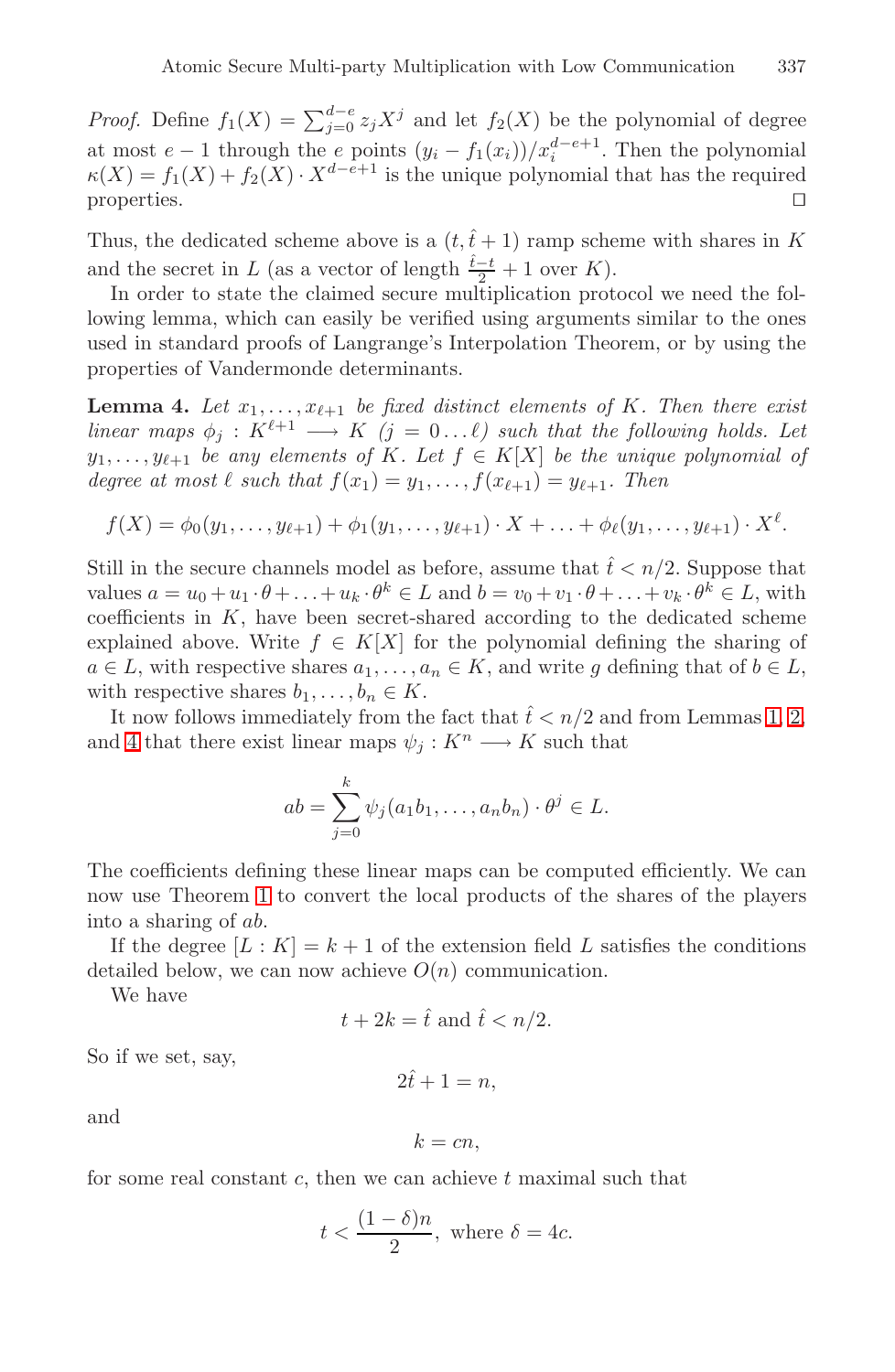If the parameters are such, secure multiplication of two elements from the field L is done with communication  $O(n^2)$  elements from K, which is equivalent to  $O(n)$  elements from L. This is as claimed.

#### **5.1 A More General View**

It is possible to look at the secure multiplication protocols in a more general way, that contain both our results and those of Franklin and Yung [7] as special cases.

Both in the protocol of Franklin and Yung and our protocol from Section 5, the protocols start out with two sets of shares, defining secret vectors  $(s_0, ..., s_m)$ ,  $(s'_0, ..., s'_m)$  respectively. We then compute locally the pairwise products of shares in the two vectors and these pairwise products can be seen as shares in a new ramp scheme, different from the original one.

For instance, in the scheme by Franklin and Yung the secret vector defined by the "local products" of the shares is  $(s_0s'_0, s_1s'_1, \ldots, s_ms'_m)$  according to the new scheme defined On the other hand, in the protocol from Section 5, assuming the same initial secret vectors, we obtain secret vector  $(\sum_{i+j=0} s_i \cdot s'_j, \sum_{i+j=1} s_i \cdot$  $s'_j, \ldots, \sum_{i+j=2m} s_i \cdot s'_j$  consisting of all homogeneous sums of the secret coefficients. This is why we can obtain different results after the application of Theorem 1.

In general, we can start from any ramp scheme  $\mathcal{R}$ , do the local multiplications and obtain a sharing of some quadratic function of the two original secret vectors in a new ramp scheme  $\mathcal{R}'$  that depends on  $\mathcal{R}$ . This is not always useful – for instance, it is not always the case that the set of all players is qualified in  $\mathcal{R}'$ . Franklin/Yung and our scheme are two nicely structured examples, where useful results are indeed obtained.

We note that one can also obtain the homogeneous sums we use by multiple applications of Franklin and Yung's scheme, but since this would require  $O(n)$ applications of their scheme (in order to obtain the required cross-products) this would be much less efficient.

# **6 Further Trade-Offs**

In Section 5, we presented a scheme which is secure against a  $t$ -adversary. We now show a variation that is secure against a (stronger)  $t'$ -adversary with  $t' > t$ , where  $t'-t$  is a constant fraction of n. Given again a finite field L with extension degree  $k + 1$  over a subfield K, the bandwidth requirement remains  $O(n)$ , but there is a larger hidden constant.

The idea is to introduce a slightly modified version of the dedicated ramp scheme from Section 5. Basically, the coefficients of a secret element  $a \in L$  are distributed over two polynomials  $f_1$  and  $f_2$  with smaller gaps than the polynomial that was used before, and the secure multiplication is then performed with these two polynomials by exploiting cross-products. This doubles the size of the shares and the required bandwidth. There is also a natural generalization of this idea involving more then two polynomials and cross-products of shares.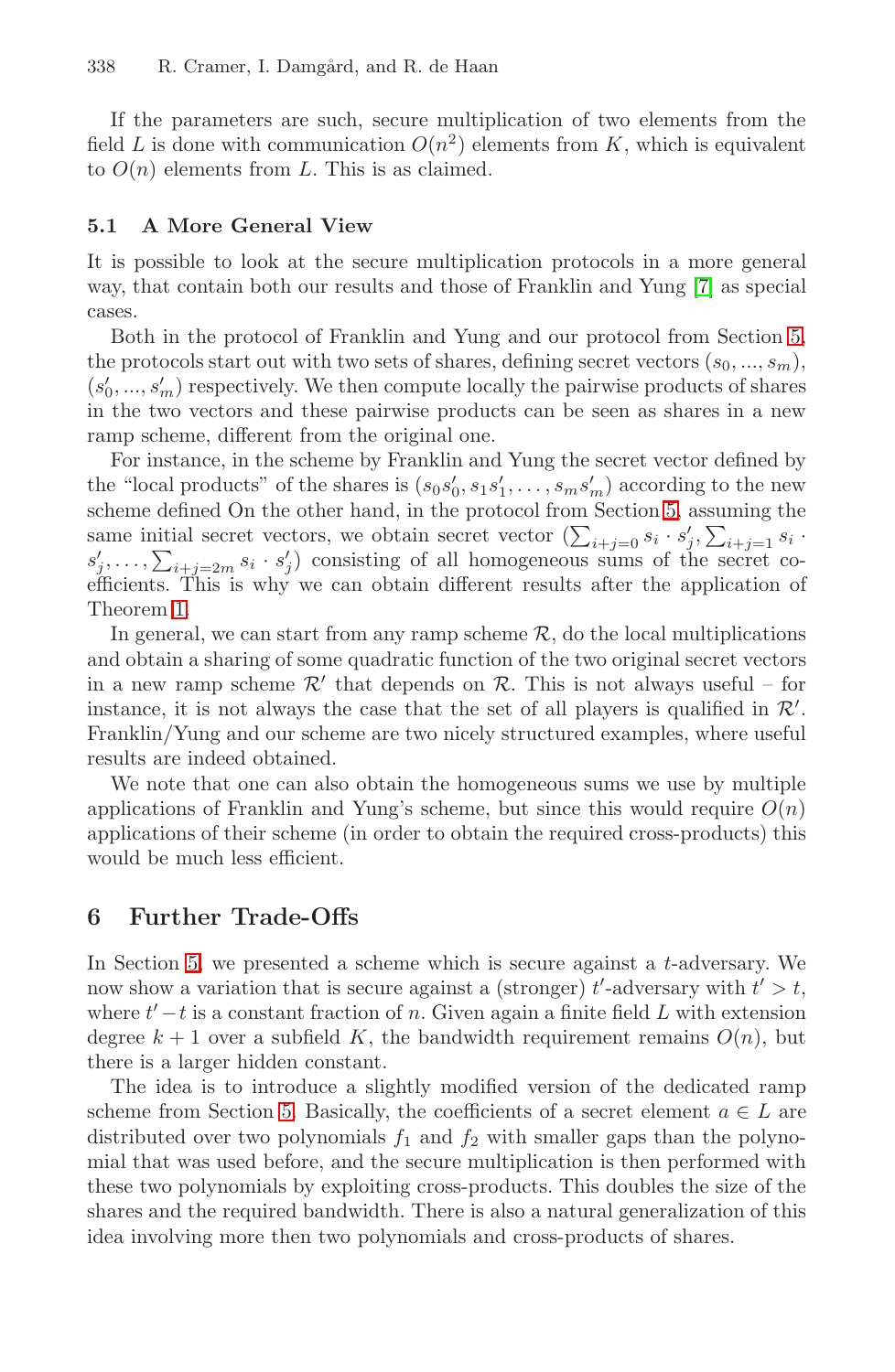In Section 5, a t-adversary was defined where  $t = \hat{t} - 2k$  for some integer  $t \leq n/2$  and where  $k+1$  is the degree of L over K. In this section, we fix the value  $\hat{k} = \lfloor (k-1)/2 \rfloor$ , and define the t'-adversary by  $t' = \hat{t} - 2\hat{k}$ . We now explain the details of the variation.

For an arbitrary value  $a = u_0 + u_1 \cdot \theta + \ldots + u_k \cdot \theta^k \in L$ , with coefficients in K, we denote  $a^{(1)} = u_0 + u_1 \cdot \theta + \ldots + u_{\hat{k}} \cdot \theta^{\hat{k}}$  and  $a^{(2)} = a - a^{(1)}$ . Furthermore, we define  $a^{(1)}(X) = u_0 + u_1 \cdot X + \ldots + u_{\hat{k}} \cdot X^{\hat{k}}$  and  $a^{(2)}(X) = u_{\hat{k}+1} + u_{\hat{k}+2} \cdot X +$  $... + u_k \cdot X^{k-k-1}.$ 

For  $i \in \{1, 2\}$ , choose  $f_i(X) \in V_{\hat{k}, \hat{t}}(K)$  at random such that

$$
f_i(X) = a^{(i)}(X) + R_i(X) \cdot X^{2\hat{k}+1},
$$

where  $a^{(1)}(X)$  is the polynomial of formal degree  $\hat{k}$  with the initial coefficients  $(u_0, u_1, \ldots, u_{\hat{k}}), a^{(2)}(X)$  is the polynomial of formal degree  $k - \hat{k} - 1$  with the remaining coefficients  $(u_{\hat{k}+1}, u_{\hat{k}+2},...,u_k)$  and where  $R_1(X), R_2(X) \in K[X]$  are polynomials of formal degree  $\hat{t} - 2\hat{k} - 1$ . Then  $f_1$  and  $f_2$  both encode exactly half of the coefficients of  $a$  (if  $k$  is odd) or  $f_1$  encodes one more coefficient of  $a$ than  $f_2$  (if k is even). These polynomials are used in this section to perform the secure multiplication.

Assume that a value  $b = v_0 + v_1 \cdot \theta + \ldots + v_k \cdot \theta^k \in L$  has likewise been encoded, resulting in polynomials  $b^{(1)}(X)$ ,  $b^{(2)}(X)$ ,  $g_1(X)$  and  $g_2(X)$ , and that every player  $P_i$  received the values  $a_i^{(1)} = f_1(x_i)$ ,  $a_i^{(2)} = f_2(x_i)$ ,  $b_i^{(1)} = g_1(x_i)$ and  $b_i^{(2)} = g_2(x_i)$ . By Lemma 3, no subset of  $t - 2\hat{k}$  players can obtain any information about  $a^{(1)}$ ,  $a^{(2)}$ ,  $b^{(1)}$  or  $b^{(2)}$ , and therefore the players in such a subset also cannot obtain any information about a or b.

We now make use of the observation that

$$
(ab)(X) = (a^{(1)}b^{(1)})(X) + (a^{(1)}b^{(2)} + a^{(2)}b^{(1)})(X) \cdot X^{\hat{k}+1} + (a^{(2)}b^{(2)})(X) \cdot X^{2\hat{k}+2},
$$

with as coefficients the values  $H_0(a, b), H_1(a, b), \ldots, H_{2k}(a, b)$ . This is straightforward to verify using the discussion from the last section. Since by Lemma 4 there exists a linear map  $\phi_{\ell}$  such that for  $i, j \in \{1, 2\}$  the  $\ell^{\text{th}}$  coefficient of  $(f_i g_j)(X)$  can be computed as  $\phi_{\ell}(a_1^{(i)} b_1^{(j)}, a_2^{(i)} b_2^{(j)}, \ldots, a_n^{(i)} b_n^{(j)})$ , the same holds for  $a^{(i)}b^{(j)}(X)$ . In particular there exist linear maps  $\psi_{\ell}: K^{n} \longrightarrow K$  such that

$$
ab = \sum_{\ell=0}^{k} \psi_{\ell}(C_{11}, C_{12}, C_{21}, C_{22}) \cdot \theta^{\ell} \in L,
$$

where  $C_{ij} = (a_1^{(i)}b_1^{(j)}, \ldots, a_n^{(i)}b_n^{(j)})$  for  $i, j \in \{1, 2\}$ . Therefore, the techniques from the previous section can be used to construct a multiplication protocol that leads to two polynomials  $h_1(X)$  and  $h_2(X)$  of the proper form that encode the coefficients of  $ab \in L$ .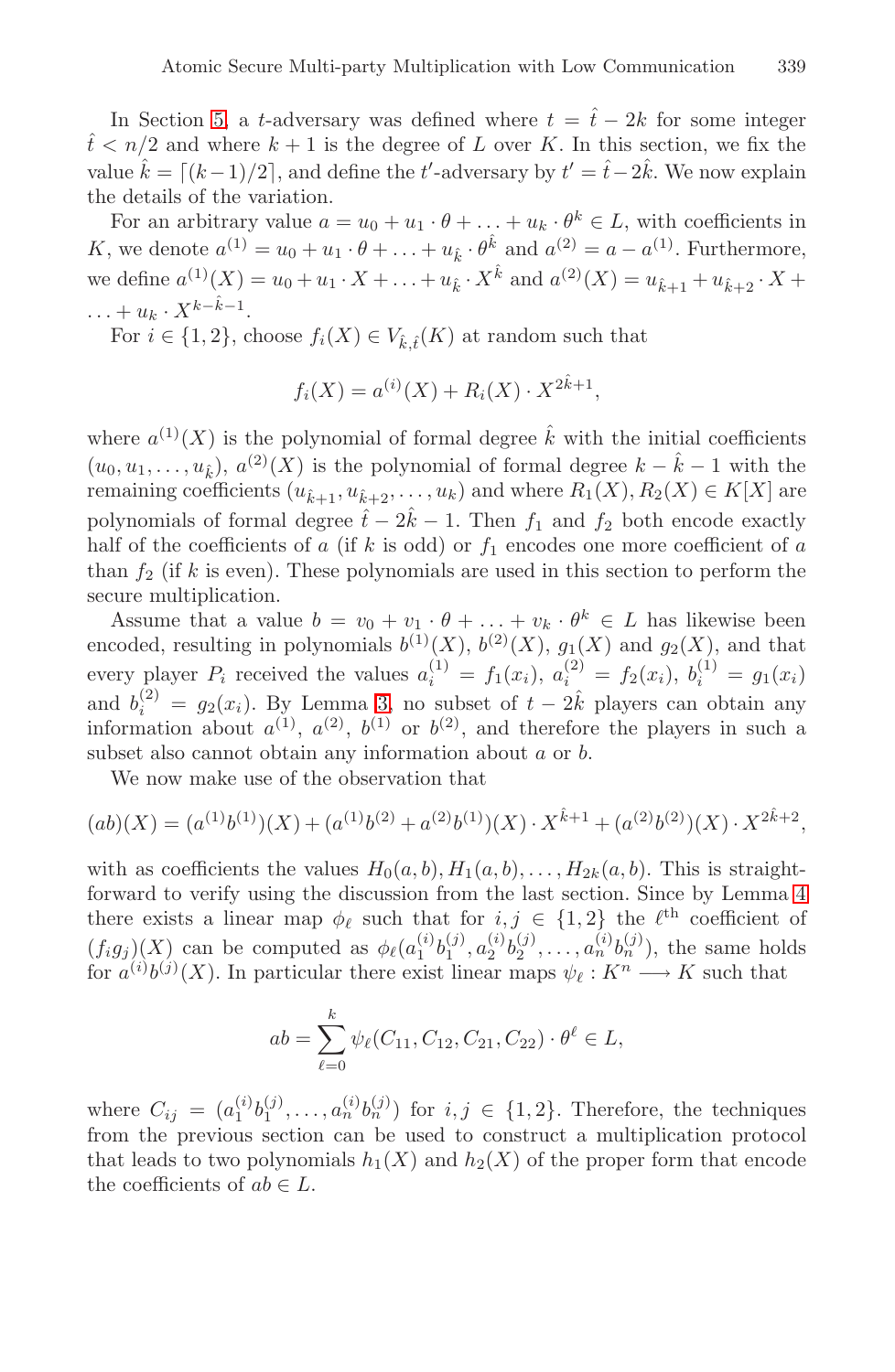# **7 Secure MPC Against an Active Adversary (Overview)**

Using the new techniques, we construct a protocol for secure multiplication in the presence of an active t-adversary that requires only  $O(n^2)$  bandwidth when the multiplication is performed in a field  $L$  with extension degree  $k + 1$  over a subfield K. Again, the corruption tolerance is not maximal, as we require  $t = \hat{t} - 3k$  with  $t < \hat{t} < n/4$ , but it is still a constant fraction of n. Below we sketch the underlying ideas of the protocol. A more detailed description can be found in the appendix.

The obvious weakness of the protocol described in Section 5 is that the outcome completely depends on the polynomials  $h_i$  that the players select. Even if only one of these polynomials is not selected according to the protocol specification, the final outcome can encode any arbitrary element of  $L$  or not even be of the correct form. However, a closer inspection of the protocol reveals that the values of the leading coefficients of every polynomial  $h_i$  mainly depend on the corresponding value  $a_i b_i$ . Therefore, we can use VSS to let the players secret share their value  $a_i b_i$ , and then let the players locally compute their shares in polynomials  $h_i$  that are guaranteed to be of the proper form. We now sketch the key ingredients of the protocol.

- **Dedicated VSS.** We use an adaptation of the four-round VSS protocol by Gennaro et al. [8] that allows the players to verify the presence of a gap in a secret sharing polynomial. In particular, we show that it is sufficient if the polynomials that the honest players receive as their shares using this scheme contain the desired gap.
- **Resharing step.** Every player  $P_i$  reshares the value  $a_i b_i$  using an instance of the dedicated VSS scheme by embedding it in a secret sharing polynomial  $v_i$  of formal degree  $\hat{t} - k$  that has a gap of size 2k following the constant coefficient. Furthermore, player  $P_i$  uses VSS to distribute evaluations on a random polynomial of formal degree  $2\hat{t}$  that has a zero constant coefficient. The value  $a_i b_i$  is the constant coefficient of a polynomial of formal degree  $2\hat{t}$  in which all the players have a share due to the VSS scheme. Therefore, the players can jointly subtract the polynomial  $v_i$  from this polynomial and mask the result by adding the random polynomial. These operations can all be performed locally on the shares and lead to shares in the resulting polynomial. The players then publicly reconstruct this polynomial by pooling their shares and verify whether it has a zero constant coefficient. This ensures that player  $P_i$  indeed reshared the value  $a_i b_i$ .
- **Local computation.** Since the polynomial  $h<sub>i</sub>(X)$  should contain the element

$$
\sum_{j=0}^k \psi_j(\epsilon_i) a_i b_i \theta^j \in L,
$$

the polynomial

$$
h_i(X) = \sum_{j=0}^{k} \psi_j(\epsilon_i) X^j v_i(X)
$$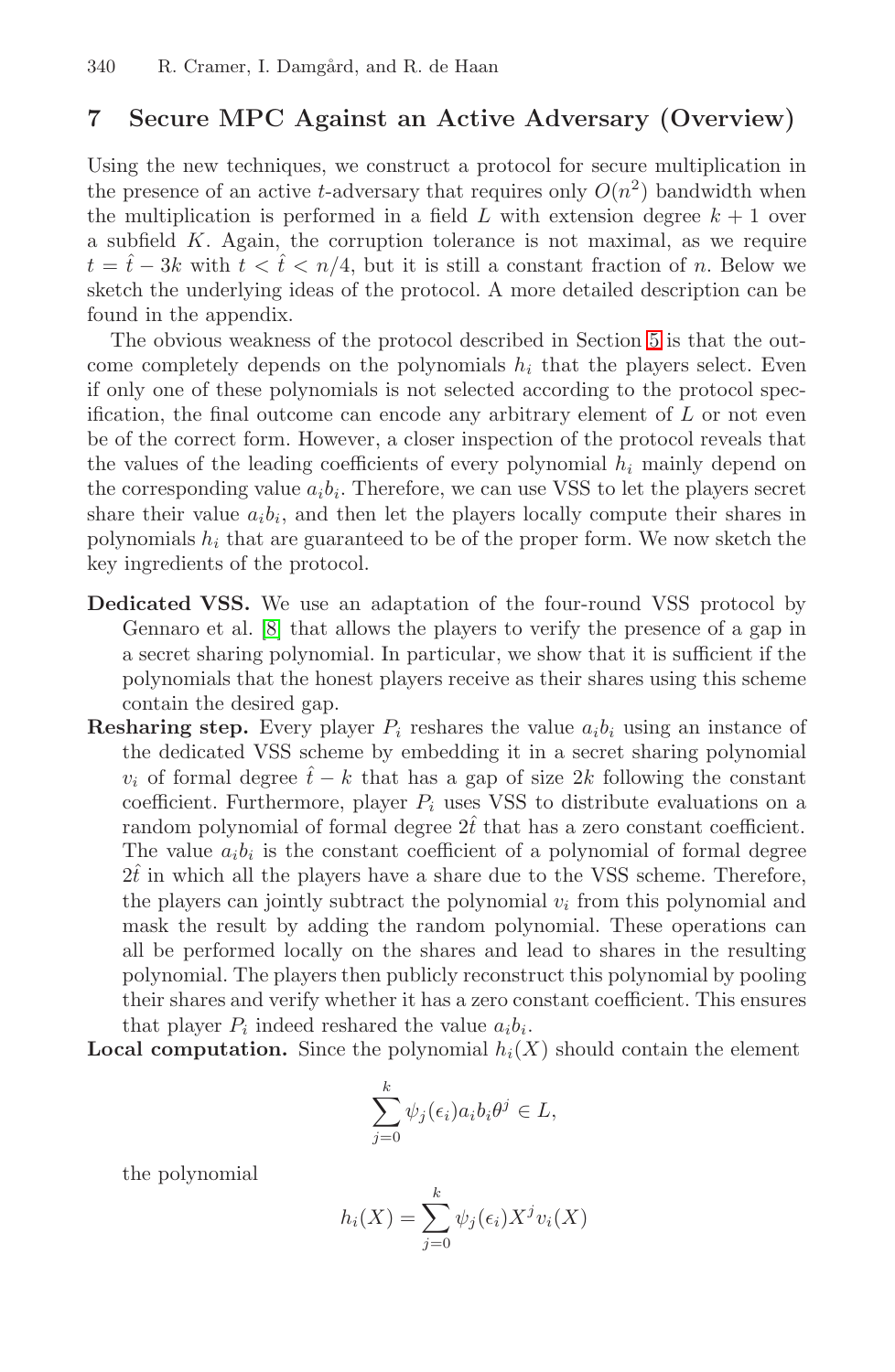is of the correct form and every player  $P_m$  can locally compute a share  $h_i(x_m)$ in this polynomial using the share  $v_i(x_m)$ . The sum of these shares then gives a share in a polynomial of the proper form that encodes the product ab.

# **8 Efficient Circuit Evaluation**

This section shows another application of Theorem 1. Consider any arithmetic circuit  $C$  and a set of inputs to  $C$  and suppose that we evaluate the circuit by repeating the following two steps until all the gates have been evaluated:

- 1. Evaluate all linear gates for which we have both inputs, i.e., the addition gates and gates that perform multiplication by a constant.
- 2. Evaluate all multiplication gates for which we have both inputs.

Now let  $S(C)$  be the minimum number of multiplication gates that are handled in one instance of step 2. We will refer to this value  $S(C)$  as the *multiplica*tive speedup of C.<sup>2</sup> Arithmetic circuits with large multiplicative speedup occur frequently in settings related to secure linear algebra [5]. For instance, constantround protocols for secure unbounded fan-in multiplication and secure matrix multiplication require many parallel secure multiplications in a single step.

It is a natural idea to apply the scheme of Franklin and Yung here to perform these multiplications in parallel, but in order to do this it is required that the values that are to be multiplied are "aligned" in the corresponding instances of the ramp scheme.

Theorem 1 enables us to perform this aligning and more. If the inputs to the multiplication are available as secrets of some ramp scheme, or even merely available via a linear function on the shares that the players hold in a number of (potentially different) ramp schemes, a single resharing round can be used in order to correctly align the inputs to the parallel multiplications. This also implies that the same resharing step can simultaneously perform the operations required in step 1 before the multiplications are performed, and after local multiplication of the new shares we can continue with the preparations for the next multiplication round. We formulate this consequence of Theorem 1 a bit more precisely below.

**Theorem 2.** Consider an arithmetic circuit C over the field  $\mathbb{F}_q$  with multiplicative speedup m. Then there exists a passively secure protocol for n players that securely evaluates C having communication complexity  $O(|C|n^2k/m+C')$ , where C' is the complexity of sharing the inputs and  $k = \log(q)$ . The protocol is secure against at most  $n/2 - m$  passive corruptions.

*Proof.* (Sketch) Assume for simplicity that each multiplication layer in  $C$  consists of exactly m gates. Then to perform one set of multiplications, the protocol of Franklin and Yung requires ramp sharings, say in ramp scheme  $R$  of two blocks  $A$ 

 $\frac{2}{10}$  This term is inspired by [11], where the speedup is defined to be the factor you save in runtime due to parallelism.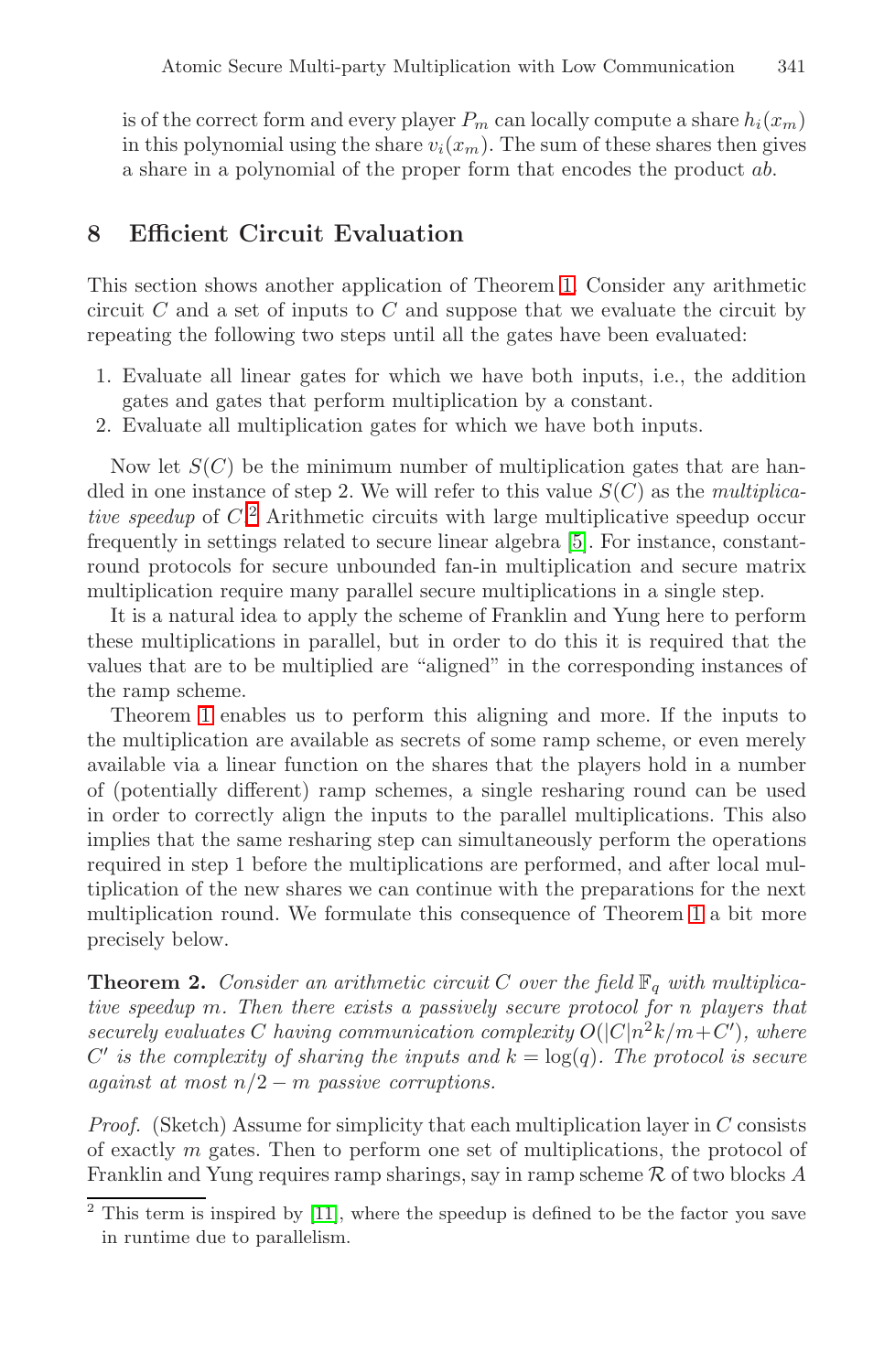and  $B$  of  $m$  values each, where  $A$  contains all the left inputs to the multiplication gates and B contains all the right inputs in matching order. Local multiplication of the shares of  $A$  and  $B$  then produces a linear secret sharing (in a new scheme  $\mathcal{R}'$  of all the outputs from the multiplication gates.

Now note that we can assume that as input to an instance of Step 1 above, we have a linear sharing of all values going into Step 1. This is either obtained because the inputs are shared initially, or we have a sharing in  $\mathcal{R}'$  which was output from a previous instance of Step 2. All we need is that the set of all players is qualified in the scheme that occurs here. We now need to subject these values to a linear function and place the results in the blocks  $A$  and  $B$ . Using Theorem 1, we can do exactly this in one round and communication complexity  $n^2k$ . Clearly, there can be no more than  $|C|/m$  multiplication layers, and the scheme of Franklin and Yung that we start from is private as long as there are at most  $n/2 - m$  corruptions.

# **References**

- 1. M. Ben-Or, S. Goldwasser, and A. Wigderson. Completeness theorems for noncryptographic fault-tolerant distributed computation. In Proceedings of STOC 1988, pages 1–10. ACM Press, 1988.
- 2. G. R. Blakley. Safeguarding cryptographic keys. In Proceedings Proceedings of National Computer Conference '79, volume 48 of AFIPS Proceedings, pages 313– 317, 1979.
- 3. D. Chaum, C. Crépeau, and I. Damgaard. Multi-party unconditionally secure protocols. In Proceedings of STOC 1988, pages 11–19. ACM Press, 1988.
- 4. H. Chen and R. Cramer. Algebraic Geometric Secret Sharing Schemes and Secure Multi-Party Computation over Small Fields. In Proceedings of 26th Annual IACR CRYPTO, volume 4117, pages 516–531, Santa Barbara, Ca., USA, August 2006. Springer Verlag LNCS.
- 5. R. Cramer and I. Damgaard. Secure Distributed Linear Algebra in Constant Number of Rounds. In Proceedings of CRYPTO 2001, volume 2139, pages 119–136. Springer LNCS, 2001.
- 6. R. Cramer, E. Kiltz, and C. Padró. A Note on Secure Computation of the Moore-Penrose and Its Application to Secure Linear Algebra. Manuscript, 2006.
- 7. M. Franklin and M. Yung. Communication complexity of secure computation. In Proceedings of STOC 1992, pages 699–710. ACM Press, 1992.
- 8. R. Gennaro, Y. Ishai, E. Kushilevitz, and T. Rabin. The Round Complexity of Verifiable Secret Sharing and Secure Multicast. In Proceedings of STOC 2001, pages 580–589. ACM Press, 2001.
- 9. R. Gennaro, M. O. Rabin, and T. Rabin. Simplified VSS and fasttrack multiparty computations with applications to threshold cryptography. In Proceedings of PODC 1997, pages 101–111, 1998.
- 10. M. Hirt and U. Maurer. Robustness for Free in Unconditional Multi-Party Computation. In Proceedings of CRYPTO 2001, volume 2139, pages 101–118. Springer LNCS, 2001.
- 11. C. P. Kruskal, L. Rudolph, and M. Snir. A complexity theory of efficient parallel algorithms. Theoretical Computer Science, 71(1):95–132, 1990.
- 12. A. Shamir. How to share a secret. Communications of the ACM, 22(11):612–613, 1979.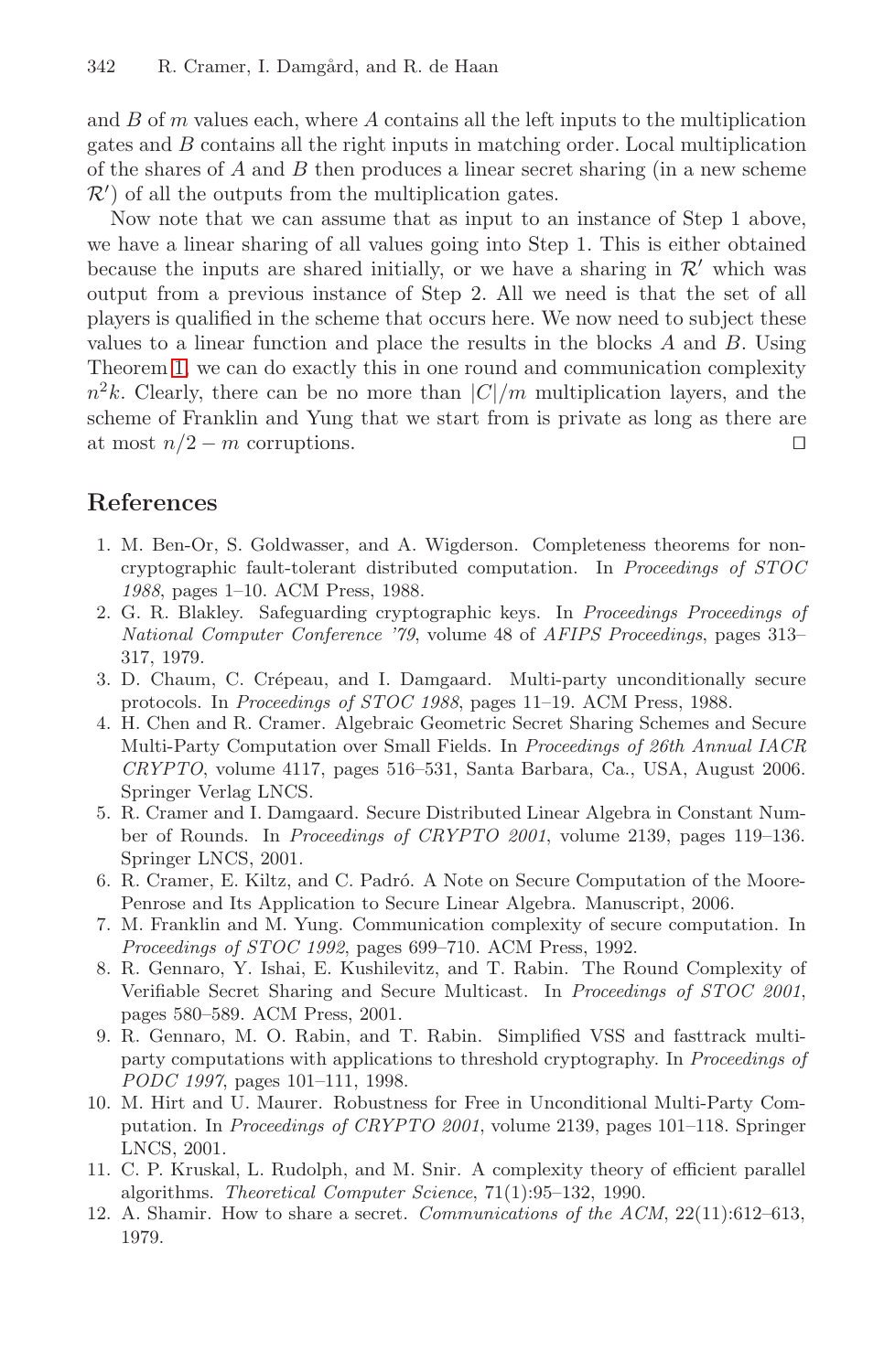## **A Secure MPC Against an Active Adversary**

In this section we describe in detail the key ingredients of the protocol secure against an active adversary, as described in Section 7. Throughout this section, we assume that  $t = \hat{t} - 3k$  with  $\hat{t} < n/4$ .

#### **A.1 VSS**

We start by describing the adaptation of the four-round VSS protocol by Gennaro at al. [8] that allows the players to verify the presence of a gap in the secret sharing polynomial.

Let f be the polynomial defining the sharing of  $a \in L$ , as described in Section 5. The dealer  $D$  randomly selects a symmetric bivariate polynomial  $F(X,Y) = \sum_{i,j=0}^{\hat{t}} e_{ij} X^i Y^j \in K[X,Y]$  under the restriction that  $F(X,0) =$  $f(X)$  and that  $e_{ij} = e_{ji} = 0$  for  $j = k + 1, k + 2, ..., 2k$  and  $i = 0, 1, ..., n$ . The dealer D and the players now execute the following steps:

- 1. D privately sends to every player  $P_i$  the polynomial  $f_i(X) := F(X, x_i)$  by transmitting the  $\hat{t} - k$  coefficients that are not equal to zero by default. In every subset of two players  $\{i, j\}$  one of the players (which one can be fixed before execution of the protocol) selects a random pad  $r_{ij} = r_{ji}$  and transmits this value privately to the other player in this set.
- 2. Player  $P_i$  broadcasts for every player  $P_i$  the value  $a_{ij} = f_i(x_i) + r_{ij}$ .
- 3. For every pair  $a_{ij} \neq a_{ji}$ , the dealer,  $P_i$  and  $P_j$  each broadcast the value  $f_i(x_i) = f_i(x_i) = F(x_i, x_i).$

A player is called unhappy if his value does not match the dealer's value. If there are more than  $t$  unhappy players, the dealer is disqualified and the protocol stops.

- 4. For every unhappy player  $P_i$  the dealer broadcasts  $f_i(X)$  and every player  $P_i$  that is not unhappy broadcasts the value  $f_i(x_i)$ .
- 5. Every player checks for every broadcast polynomial  $f_i(X)$  whether at least  $3\hat{t}+1$  happy players  $P_j$  broadcast a value  $f_j(x_i)$  such that  $f_i(x_j) = f_j(x_i)$ . If this is not the case, the dealer is disqualified. The broadcast polynomials are from here on (publicly) used as the shares of the corresponding players.

As in [8], this protocol has the properties that when the dealer is honest, no new information is disclosed to the adversary after the first round and that when the protocol completes all honest players have obtained consistent polynomials  $f_i(X)$ . Therefore, the main properties to be verified here are that in the case of an honest dealer no information is disclosed about a in the first round and that in the case of a dishonest dealer the polynomial  $f(X)$  that is fixed by the resulting polynomials  $f_i(X)$  is of the proper form. Note that, since  $\hat{t} < n/4$ , this protocol can easily be adjusted so that polynomials of formal degree  $2\hat{t}$  are distributed.

Below we present a security proof for a setting in which none of the initial  $2k+1$  coefficients has a fixed value. The security for the case where some of the coefficients are fixed to zero, but only  $k + 1$  of the coefficients need to remain secret, then follows as a straightforward application of this result.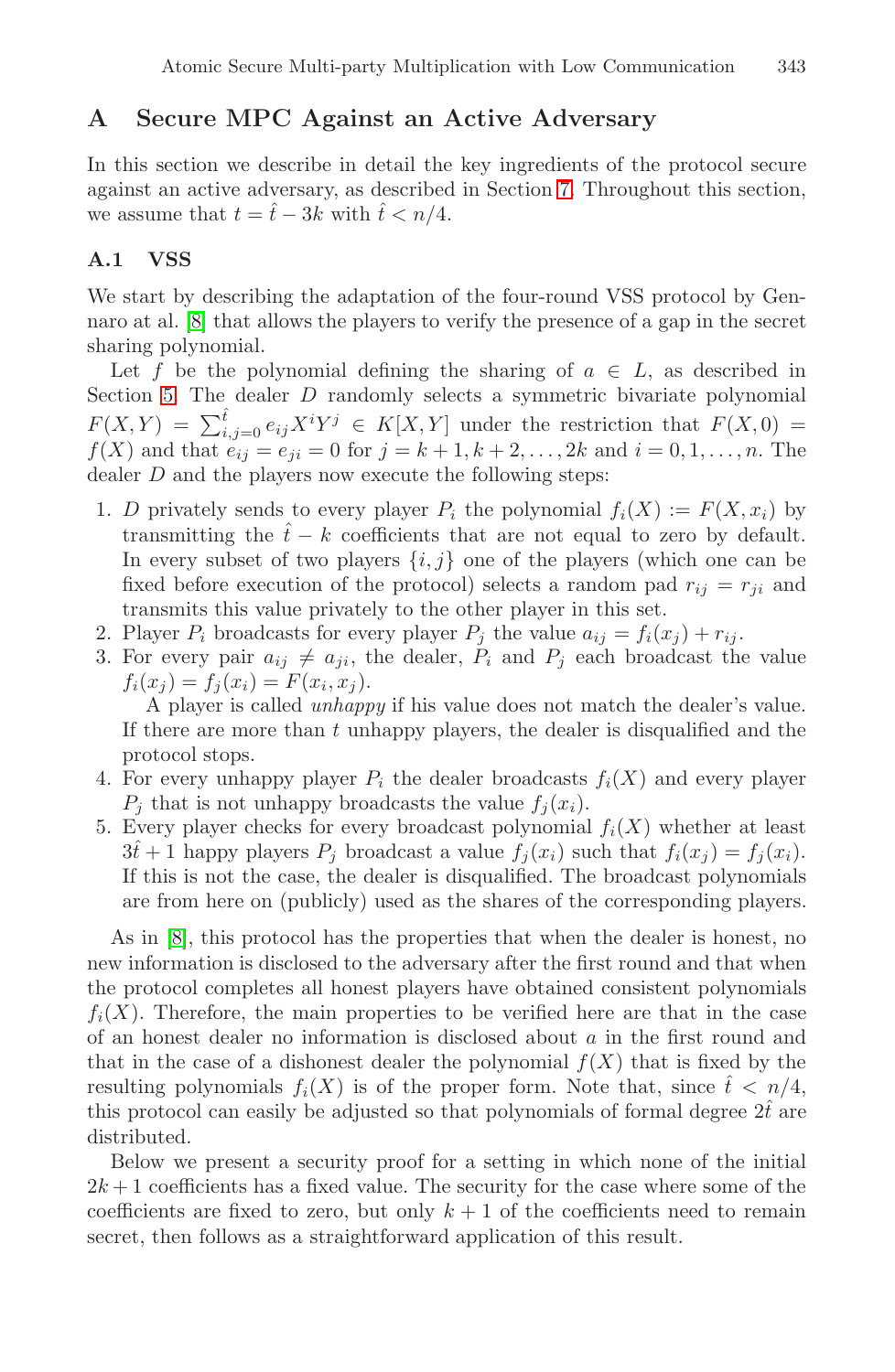**Lemma 5.** Let  $F(X, Y)$  be a random symmetric bivariate polynomial of formal degree  $\hat{t}$  in each variable and define  $f_i(X) := F(X, x_i)$  for  $i = 1, 2, ..., n$ . If  $0 \leq d \leq \hat{t}$ , then any subset of  $\hat{t} - d$  polynomials  $f_i(X)$  gives no information about the first  $d+1$  coefficients of  $f(X) := F(X, 0)$ .

*Proof.* Assume wlog that the given polynomials are  $\{f_i(X)\}_{i=1}^{\hat{t}-d}$ . We need to show that for any selection for the first  $d+1$  coefficients of  $f(X)$ , there is a symmetric bivariate polynomial  $F(X, Y)$  that is consistent with the given polynomials and the selected coefficients. We show the equivalent statement that there exist symmetric bivariate polynomials  $F_i(X, Y)$  for  $j = 0, 1, \ldots, d$ such that  $F_j(X, x_i) = 0$  for  $i = 1, 2, \ldots, \hat{t} - d$  and all the  $d + 1$  lower coefficients of  $F_i(X,0)$  are zero except for the j<sup>th</sup> one, which is equal to one.

By Lemma 3, any selection  $c_0, c_1, \ldots, c_d$  for the first  $d + 1$  coefficients of f leads to a polynomial  $f'(X)$  that is consistent with the selection and for which  $f'(x_i) = 0$  for  $i = 1, 2, \ldots, \hat{t} - d$ . Let  $C_j$  be the selection where all selected coefficients are zero, except for the first and the  $j<sup>th</sup>$  one which are equal to one, and let  $f_{C_i}$  be the corresponding polynomial with those first coefficients for which  $f_{C_j}(x_i) = 0$  for  $i = 1, 2, ..., \hat{t} - d$ .

Define a number of symmetric bivariate polynomials  $F_{C_i}(X, Y)$  by setting  $F_{C_i}(X,Y) := f_{C_i}(X)f_{C_i}(Y)$  for  $j = 0,1,...,d$ . Then we have that  $F_{C_i}(X,x_i) =$  $f_{C_j}(X)f_{C_j}(x_i) = 0$  for  $i = 1, 2, ..., \hat{t} - d$  and  $F_{C_j}(X, 0) = f_{C_j}(X)f_{C_j}(0) =$  $f_{C_i}(X)$ . The polynomials  $F_0(X,Y) := F_{C_0}(X,Y)$  and  $F_j(X,Y) := F_{C_j}(X,Y) F_{C_0}(X,Y)$  for  $j=1,2,\ldots,d$  are now of the desired form.

We now show that the default zeros in the polynomials  $f_i(X)$  that the players receive as their share ensure that the required gap is present in the polynomial  $f(X).$ 

**Lemma 6.** Take  $x_0 = 0$ . For  $i = 0, 1, ..., n$ , let  $f_i(X) := F(X, x_i) = c_{i0} +$  $c_{i1}X + \cdots + c_{i\hat{i}}X^{\hat{t}}$  for certain  $c_{ij} \in K$ . If  $c_{ik} = 0$  for at least  $\hat{t} + 1$  values of i, then the coefficient  $c_{0k}$  of the polynomial  $f_0(X)$  is zero.

*Proof.* Since  $F(X,Y) = \sum_{i,j=0}^{t} e_{ij} X^{i} Y^{j}$ ,  $f_{v}(X) = \sum_{i=0}^{t} (\sum_{j=0}^{i} e_{ij} v^{j}) X^{i}$  and in particular  $f_0(X) = \sum_{i=0}^{\hat{t}} e_{i0} X^i$ . Now assume that  $c_{i_k} = 0$  for distinct  $i_1, i_2, \ldots, i_{\hat{t}+1}$ . This amounts to saying that  $\sum_{j=0}^{\hat{t}} e_{kj} i_l^j = 0$  for  $l = 1, \ldots, \hat{t}+1$ and therefore the polynomial  $\sum_{j=0}^{\hat{t}} e_{kj}Y^j$  has to be the zero polynomial. We conclude that  $e_{kj} = 0$  for  $j = 0, 1, \ldots, \hat{t}$  so that in particular  $e_{k0} = c_{0k} = 0$ .  $\Box$ 

#### **A.2 Multiplication/Resharing Step**

Suppose that both  $a \in L$  and  $b \in L$  have been secret-shared according to the dedicated VSS scheme described above, resulting in distributed polynomials  $f_i(X)$ and  $g_i(X)$ . The aim is to let the players execute a secure resharing protocol that results in a secret-sharing of ab according to the dedicated VSS scheme. The resharing protocol proceeds as follows for every player  $P_i$ :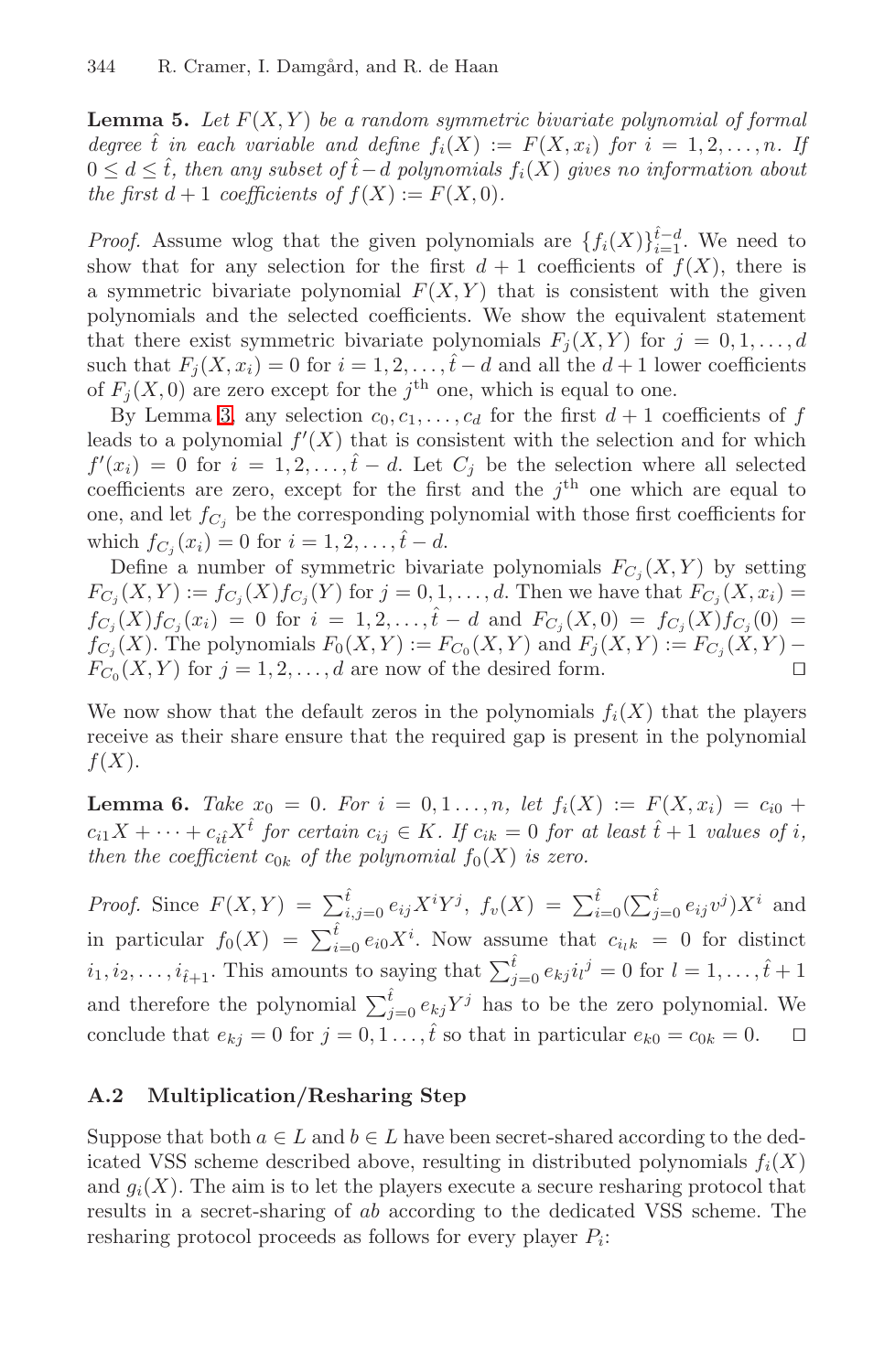- 1. Player  $P_i$  selects a polynomial of the form  $v_i(X) = a_i b_i + \sum_{l=2k+1}^{i-k} r_l X^l$ , where  $r_l$  is chosen at random from K for  $l = 2k + 1, 2k + 2, \ldots, \hat{t} - k$ and embeds it in a random symmetric bivariate polynomial  $V_i(X, Y) =$  $\sum_{i,j=0}^{\hat{t}} e_{ij}X^iY^j \in K[X,Y]$  under the restriction that  $V_i(X,0) = v_i(X)$ and that  $e_{ij} = e_{ji} = 0$  for  $j = 1, 2, ..., 2k$  and  $i = 0, 1, ..., n$ . This bivariate polynomial is then used for VSS, leading to shared polynomials  $v_{ij}(X) := V_i(X, x_j).$
- 2. Player  $P_i$  selects at random a symmetric bivariate polynomial  $R_i(X, Y)$  of formal degree  $2\hat{t} - 1$  in each variable and distributes using VSS polynomials  $r_{ij}(X) := R_i(X, x_j)$ , where the evaluations  $r_{ij}(0)$  determine the polynomial  $r_i(X) := R_i(X,0)$  of formal degree  $2\hat{t} - 1$ .
- 3. All players  $P_i$  broadcast the value  $f_i(x_i)g_i(x_i)-v_{ij}(0)+x_ir_{ij}(0)$  and use error correction to reconstruct a polynomial of degree  $2\hat{t}$ . If the first coefficient of the reconstructed polynomial is not zero, player  $P_i$  is disqualified.

First note that  $f_i(x_i)g_i(x_i) - v_{ij}(0) + x_jr_{ij}(0) = (f_ig_i - v_i)(x_j) + x_jr_i(x_j),$ so that the players reconstruct the sum of two polynomials where one of the polynomials is random under the restriction that the first coefficient is equal to zero. Since the VSS-schemes have the property that all honest players have consistent shares at the end of the procedure, the polynomials  $r_i(X)$ ,  $v_i(X)$ ,  $f_i(X)$  and  $g_i(X)$  are uniquely determined when all players pool their shares in these polynomials. Since  $t < n/4 < n/3$ , the same holds for the polynomials  $Xr_i(X)$  and  $(f_ig_i)(X)$  and therefore also for the polynomial  $(f_ig_i - v_i)(X)$  +  $Xr_i(X)$ . Furthermore, this polynomial has an initial coefficient equal to zero if and only if the first coefficient of  $v_i(X)$  is equal to  $a_i b_i$ . Note also that the additional zero's in the bivariate polynomial  $V_i(X, Y)$  ensure to the players that the polynomial  $v_i(X)$  is of the proper form.

We need to show that the n polynomials  $(f_i g_i - v_i)(X) + X r_i(X)$  together with t evaluations on the points  $x_1, x_2, \ldots, x_t$  for every polynomial r,  $v_i$ ,  $f_i$  and  $g_i$  do not give any information about  $a, b$  or  $ab$ . First, we can conclude by the following lemma that the sum of two arbitrary polynomials of degree  $2\hat{t}$  together with  $t$ evaluations for these polynomials give no information about the first  $\hat{t} - t + 1$ first coefficients of one of these two polynomials.

**Lemma 7.** Let  $f$  and  $g$  be polynomials of formal degree  $\hat{t}$  and let the polynomial  $f + g$  and evaluations  $f(x_i)$  and  $g(x_i)$  be given for  $i = 1, 2, \ldots, d$ . Then  $f + g$ together with the given evaluations  $f(x_i)$ ,  $g(x_i)$  give no information about the first  $\hat{t} - d + 1$  coefficients of f.

*Proof.* By Lemma 3, for any selection  $C = (c_0, c_1, \ldots, c_{t-d+1})$  there exists a polynomial with these values as the first  $\hat{t}-d+1$  coefficients that evaluates to zero in the points  $x_1, x_2, \ldots, x_d$ . Then adding this polynomial to f and subtracting it from g leads to consistent polynomials  $f'$  and  $g'$  with different initial coefficients, while the sum  $f' + g'$  remains the same. This works for every arbitrary selection C, and therefore the given information is consistent with any selection for the first coefficients of f.  $\Box$